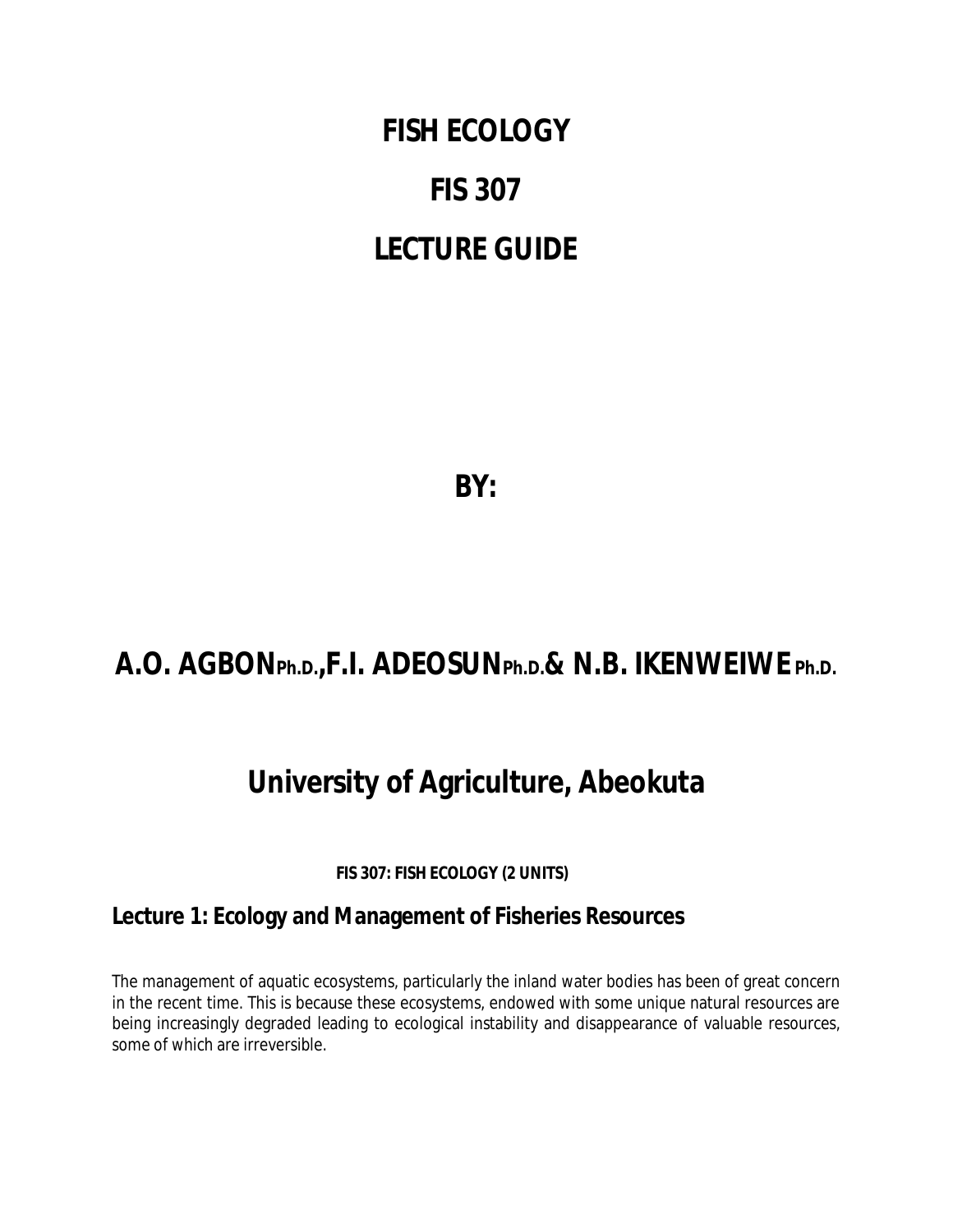For an ecosystem approach, the fisheries and management systems may be compared using different systems of boundaries relating to biomes, fishing areas, provinces, LMEs, ecoregions, EEZs, mangroves, coral reefs, seamounts, estuaries, etc. The last slide reminds that theses ocean areas are more explicitly tri-dimensional than continental ecosystems. These boundaries do not match, are often fuzzy and shift seasonally, from year to year and with climate change.



The management of inland water bodies and conservation of fisheries resources in Nigeria has therefore been principally in the traditional domain, where traditional strategies such as water tenure, taboos, ritual prohibitions, magic, closed seasons, gear restrictions and flood plain intensification are employed. According to Scudder and Connelly (1985), some of these traditional strategies (water tenure, taboos, ritual prohibitions, magic etc.) are inadvertent or unintentional in that they were initially put in place for reasons other than the management and conservation of the local fisheries, while others (gear restrictions, closed reasons, flood plain intensification) were termed intentional because they were designed to protect, conserve and increase some specific fisheries for particular events or reasons.

Ita (1993) reported some unintentional traditional strategies in some northern states of Nigeria, for example in Sokoto and Kano, where seasonal rivers and flood ponds are closed for fishing in the rainy season principally to protect the interest of full-time farmers, who return to part-time fishing in the dry season rather than the protection of the fisheries. Ita (1993) also identified intentional traditional strategies e.g. gear restrictions, closed seasons in the management of the Argungun fishing festival and flood plain intensification in Lake Ndakolowu and the flood plains of Anambra and Imo Rivers.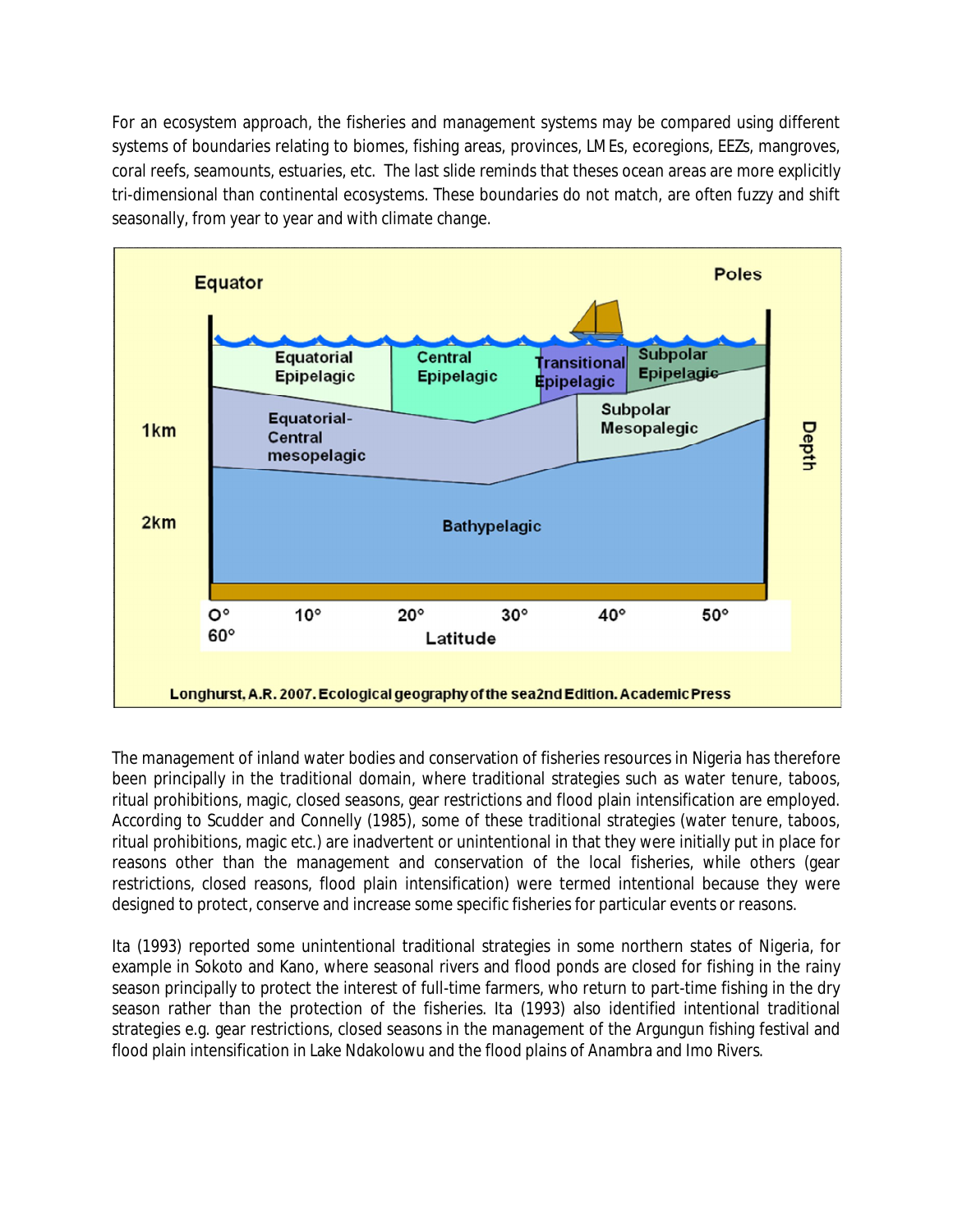In Edo State, some communities have various forms of traditional beliefs (ritual prohibitions and taboos), restricting or preventing fishing activities and in some cases as in Ekpoma, even consumption of the fishes from a local water body.

A CPFM (community practise on fisheries management) would be a dynamic community **of people** involved in fisheries management and conservation, knowing each other and working in common ways, learning jointly how to improve resources conservation and management in fisheries.

It would associate competencies from the necessary disciplines and stakeholder groups and recognize the value of general concepts, the specificities of ecosystems, political and socio-economic conditions, jurisdictions, etc. and the possibility to learn from their comparison

It would actively work towards developing a common information repository and memory (social knowledge)

- **We need to learn our new job faster**
- We need to share more and faster
- $\blacksquare$  For that, we need:
	- **To develop one or more Communities of Practice**
	- To support them with a more organized web information network
- **Many elements exist on the web that need to be strengthened and interconnected.**
- **If we stay fragmented, fisheries will lose the biodiversity challenge**

#### *Freshwater fisheries management*

River fisheries management

- Focus on maintaining native fishes, game and non-game
- Shenandoah River: Habitat modeling to inform water use decisions in Shenandoah Basin
- New River: Marker-assisted restoration of the native walleye stock
- Smith River: New operating regimes for Philpott Dam recommended based on 5 years of population and habitat analyses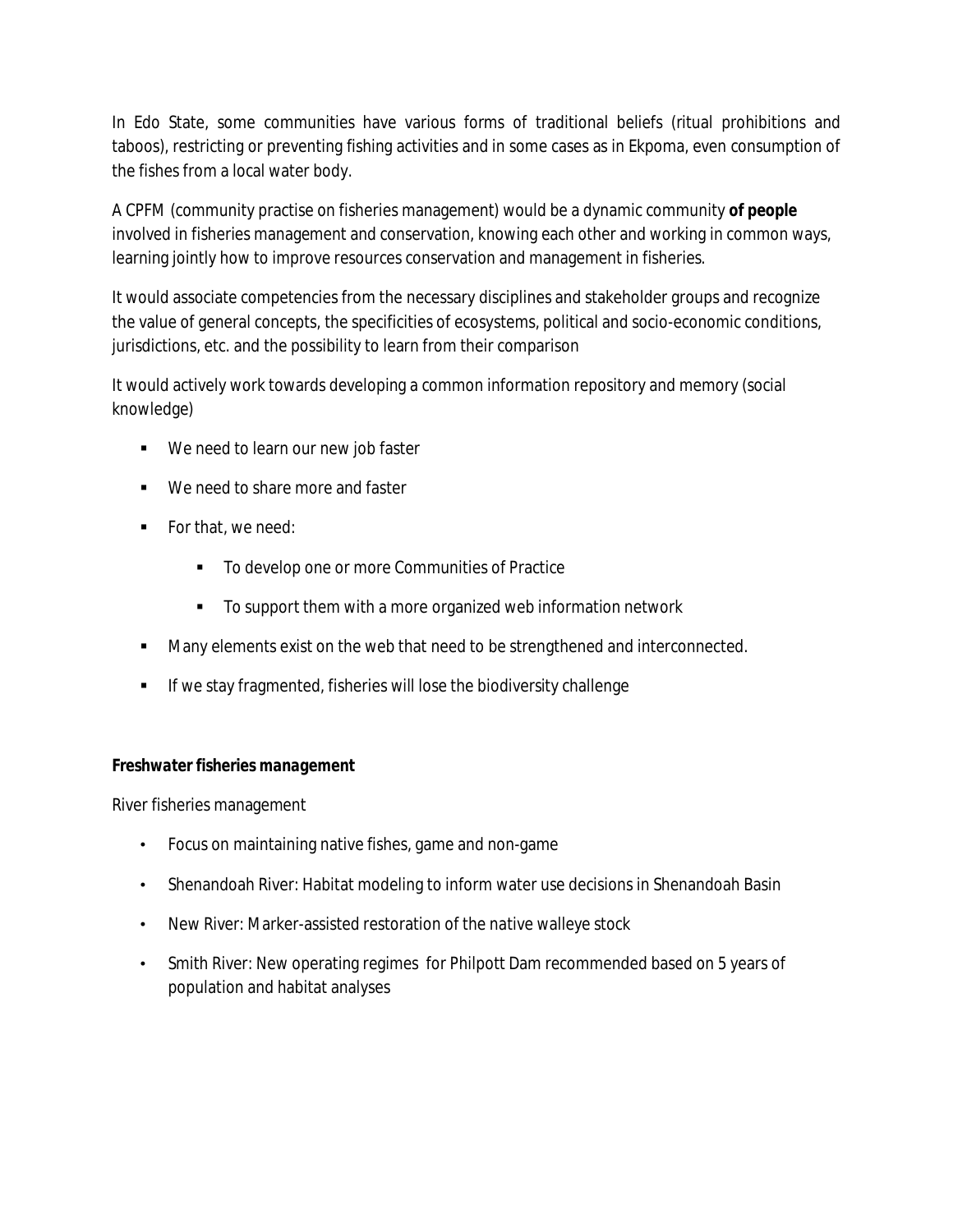

*Reservoir fisheries management*

- Focus on sport fisheries
- Reproductive failure of bass in Virginia's trophy lakes:
- Assessing and modeling individual growth and condition
- Protected spawning areas
- Management of striped bass in Smith Mountain Lake



#### *Marine fisheries management*

- Population dynamics and stock assessment for fishery resources
- Fisheries management
	- design of management programs
	- Adaptive management
- Develop new models and new modeling approaches in fisheries
- Groupers, hammerhead sharks, horseshoe crabs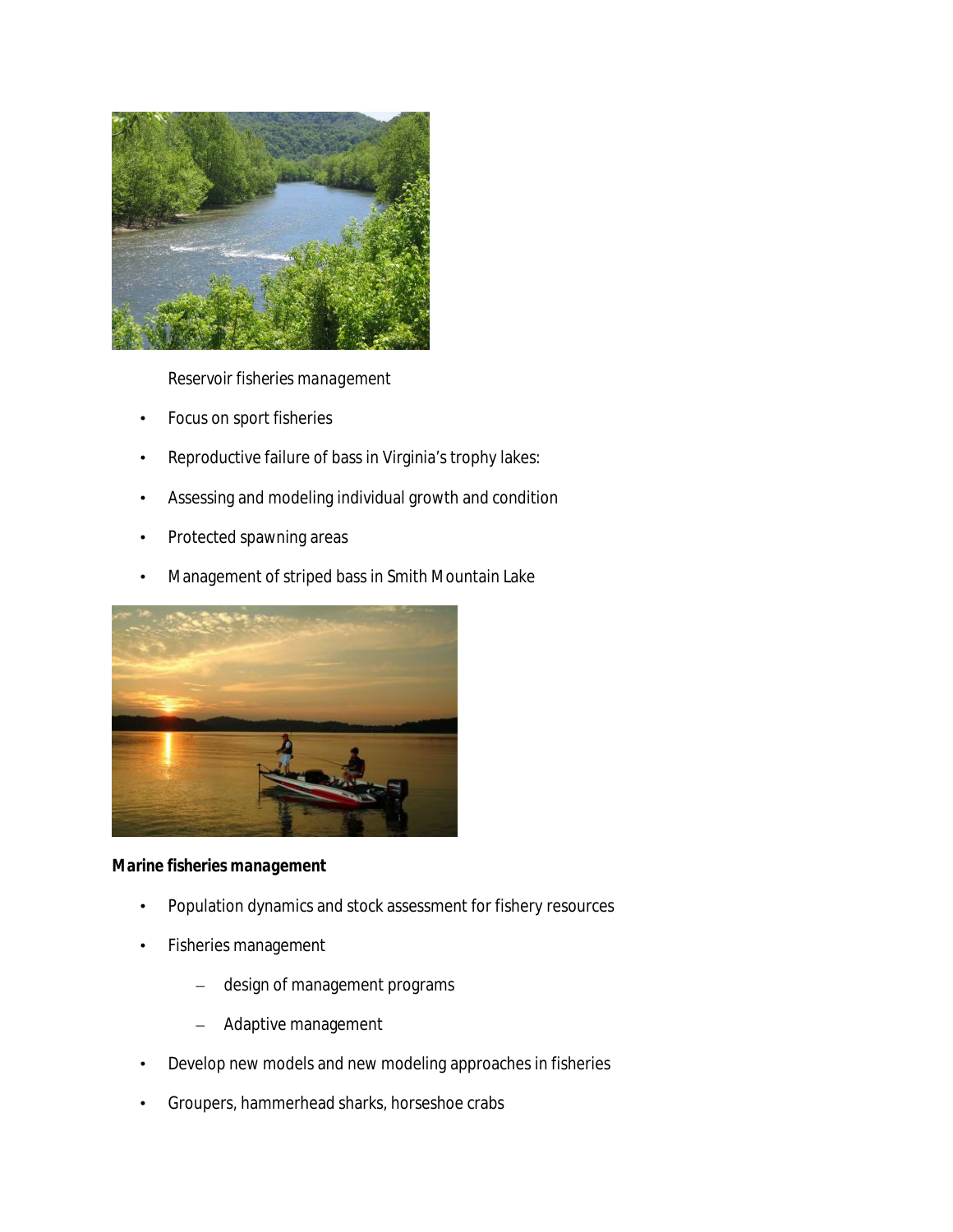• Single-species management, move towards ecosystem management

#### *Management of non-game species*

- Landscape-scale models of fish distribution and abundance
- Habitat associations and causes of rarity in fishes
- Use of fish communities to assess water quality
- Development of risk-assessment tools for conservation planning
- ~300 freshwater mussel species in North America
- 35 sp. considered extinct
- ~70% listed as threatened or endangered
- Tennessee River system a biodiversity hotspot…
- What can we do to conserve freshwater mussels?
- Habitat protection, incl. host fishes, population transfer and augmentation



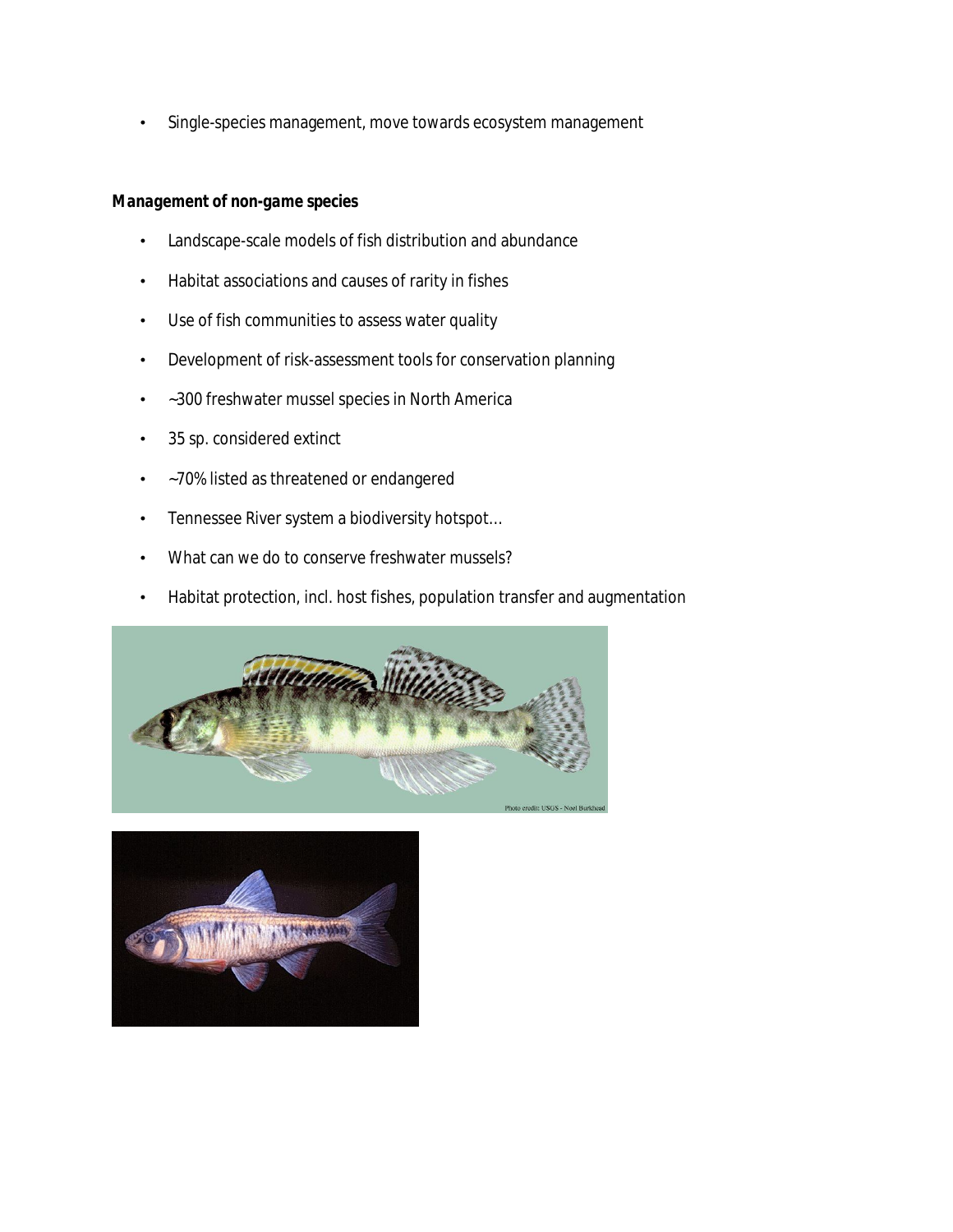

#### *Human dimensions of fisheries management*

- How best to involve the public in setting of management policy?
- Succession planning for the fisheries and wildlife profession
- Management effectiveness of state fish and wildlife agencies
- Evaluation of outreach efforts
- Continuing education—leadership development, public involvement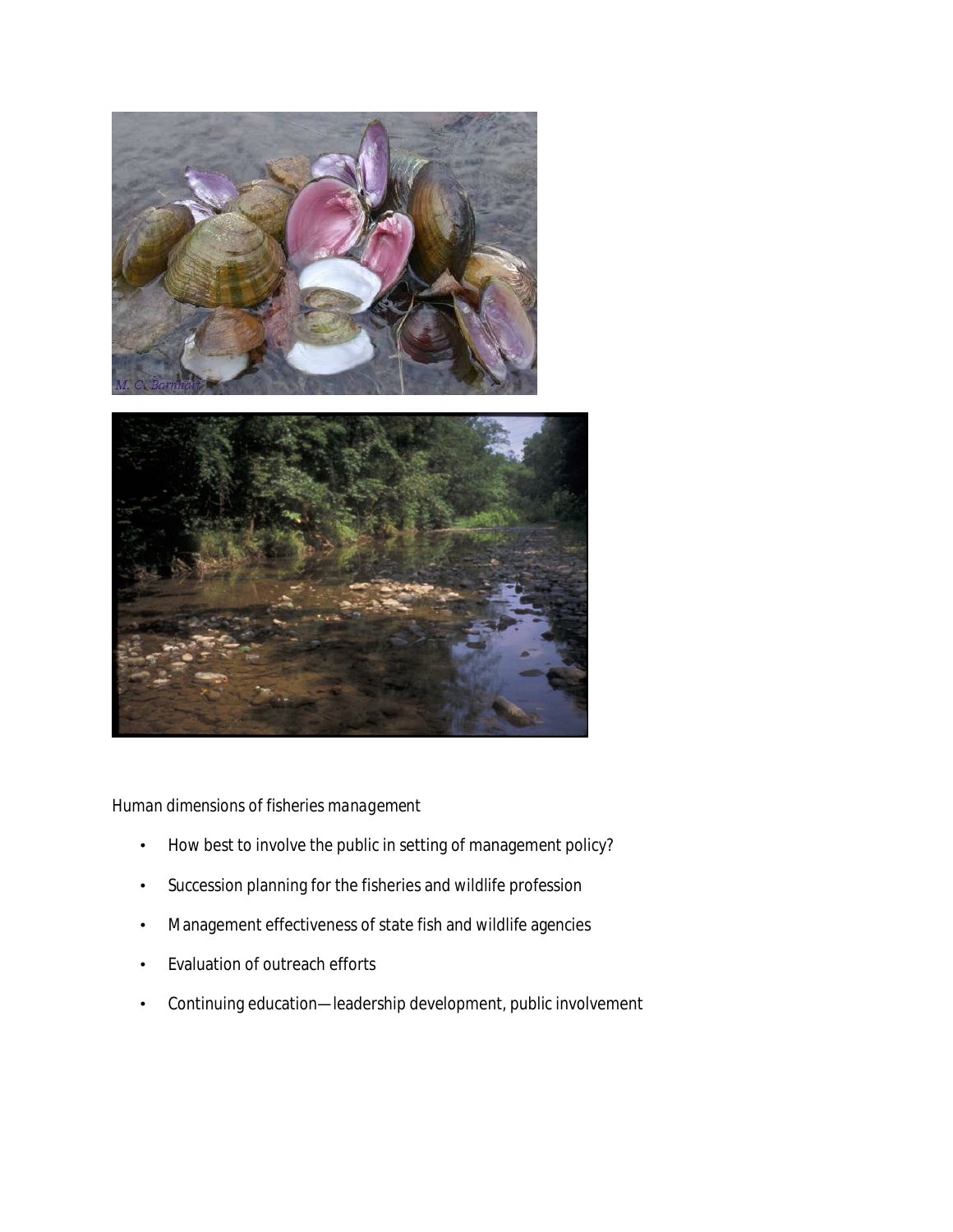## **Lecture 2: Flora-algal Blooms and Eutrophication**

Eutrophication is the process whereby water bodies become enriched by nutrients (Phosphorus and Nitrogen) from both external and internal sources. It is considered as one of the most pressing environmental problems in both the developed and the developing countries. Eutrophication and excess blue-green algal (cyanobacteria) growth are one of the major water-quality problems.

Elevated nutrient levels in aquatic ecosystems are normally derived from point sources (e.g. municipal and industrial effluent) and non-point (diffuse) source (e.g. agricultural runoff from fertilised top soils and livestock operation).

*Effects of eutrophication on food web structure*—Nutrient enrichment causes an intensification of all biological activity and typically leads to dramatic changes in the composition and structure of aquatic food webs. Two of the most consistent eutrophication effects are a shift in algal species composition and an increase in the frequency and intensity of nuisance algal blooms, which in eutrophic freshwater lakes are typically dominated by harmful cyanobacteria. One of the most important recent advances in our understanding of freshwater eutrophication is the discovery that the biological responses of producer organisms to nutrient availability can be strongly modified by consumer communities.

Eutrophication and grazing can also profoundly alter the biotic community structure of marine ecosystems. Olsen et al. (2006) found that mesozooplankton dominated by doliolids (Tunicata), but not by copepods, appeared to buffer the responses of autotrophs to high rates of nutrient loading. Among the many factors that potentially modify the responses of marine primary producers to nutrients, they suggested that the timescale over which the enrichment is made and the precise mode of nutrient enrichment could be very important.

*Effects of eutrophication on aquatic biogeochemistry*— Nutrient enrichment of aquatic ecosystems typically results in significant alterations in biogeochemical cycling over both space and time. Elemental fluxes can be followed with a variety of tools, including mass balance methods. Mass balance models is an integral part of the eutrophication modeling process.

## **Lecture 3: Plankton, benthos, biomass assessment**

## **Plankton**

Live organisms, essentially microorganisms those drift, or are visibly mobile are referred to as plankton. The term 'plankton' was coined by Victor Hensen in 1887.Plankton, by virtue of drifting habit and short turnover period, constitutes the major link in the food chain in the reservoir ecosystem. Plankton provides about 50% of total food required for the fish. Due to their balanced nutritional content, plankters are referred to as 'living capsules of nutrition'. These food organisms are broadly categorized as phytoplankton and zooplankton.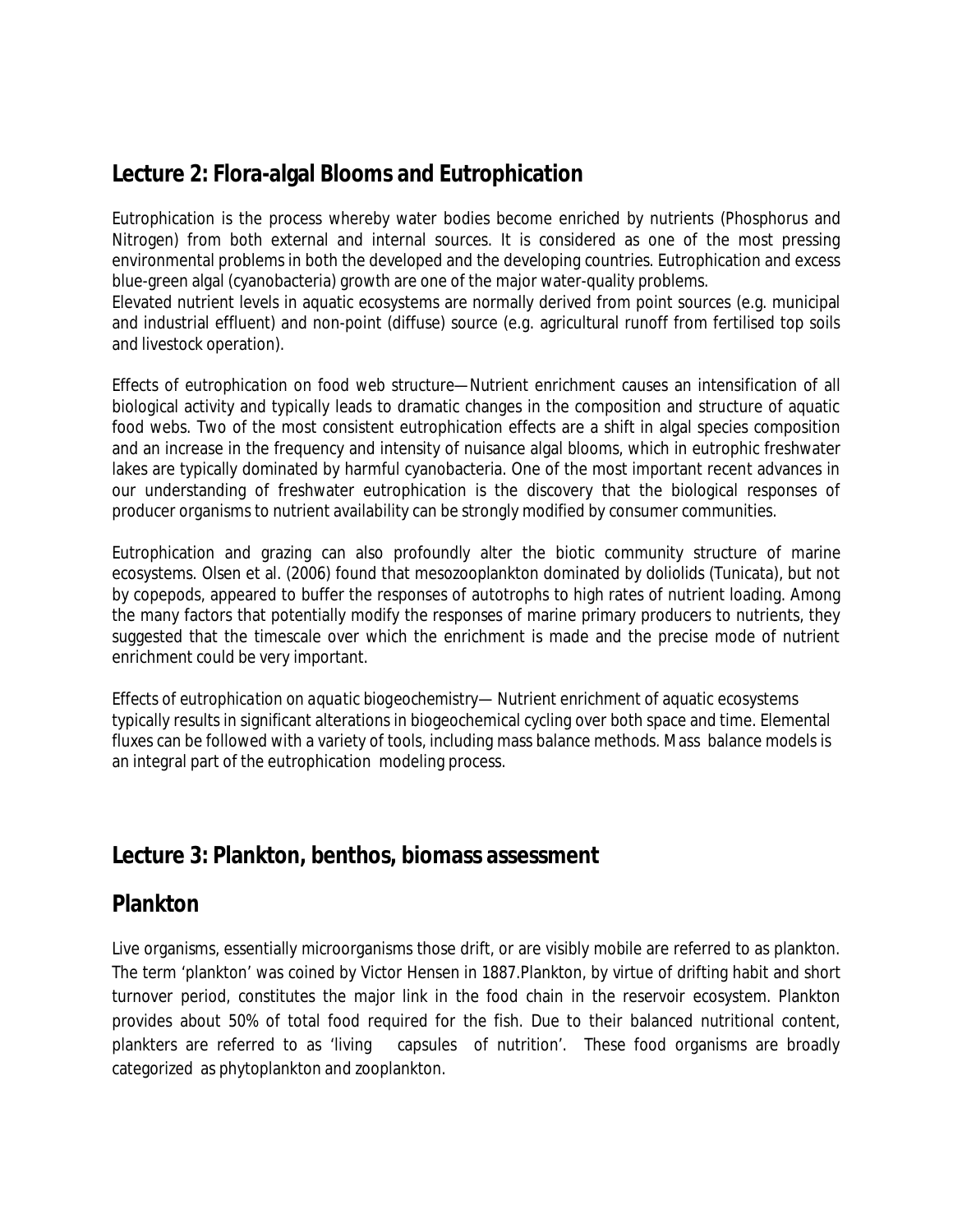## **Phytoplankton**

Phytoplankton are the microscopic plant life of any water body which forms the primary producers synthesizing the basic food to almost all the animals in an aquatic ecosystem. They form the basic live feed to all the zooplankton and larval forms of crustaceans, molluscs and fishes. Their importance lies in the fact that they are photosynthesizing organisms and serve as first link in the food chain. They belong to the Class Algae which besides chlorophylls possess other characteristic pigments. Most phytoplankton organisms are unicellular, some are colonial and filamentous in habit. Phytoplankton in reservoirs include both pelagic and (attached) benthic algae that have broken off from the bottom. By major taxonomic category, the following traits are characteristic of each major taxon:

## **Diatoms (Bacillariophyceae):**

These mostly non-motile organisms may be pelagic(suspended in the water column) or benthic (attached to or residing on the bottom of lakes). Diatoms are considered desirable because of their value as food sources for the rest of the aquatic food web.

## **Chlorophytes:**

These "green" algae are a diverse group that includes forms considered ecologically desirable (i.e., suitable for grazing by crustacean zooplankton) as well as those that are not (e.g., flagellated forms and eutrophic indicator species such as *Cladophora* spp.). Some make colonies surrounded by a gelatinous matrix that can be eaten by zooplankton, but pass through the gut undigested. It is difficult to generalize regarding this group, as they range in size from very large to very small, some are mobile, and many are not.

## **Blue-green algae (Cyanophyceae) :**

This major category of phytoplankton known as the "blue-green algae" has certain species that may produce toxins harmful to humans and animals in some circumstances. They are more bacteria-like than plant-like, but since they may photosynthesize, they are included with the phytoplankton. They can alter the entire structure of the food web in a lake when they become prevalent, and are generally considered as less desirable or noxious species. Besides toxins, some forms are filamentous and therefore less desirable for grazing by many forms of zooplankton. Extensive studies of these properties have been conducted, but the factors that triggers or control toxin production and the suitability of various types of blue-greens as crustacean zooplankton food are still a research issue. Blue-green algae from the mainstay of plankton community in vast majority of the reservoirs studied. The overwhelming presence of *Microcystis aeruginosa* in Indian reservoirs is remarkable. The productive water of Gangetic plains, Deccan plateau, south Tamil Nadu and Orissa invariably has good standing crop of *Microcystis*. The species is almost omnipresent in the southern Peninsula, except in the reservoirs of Karnataka and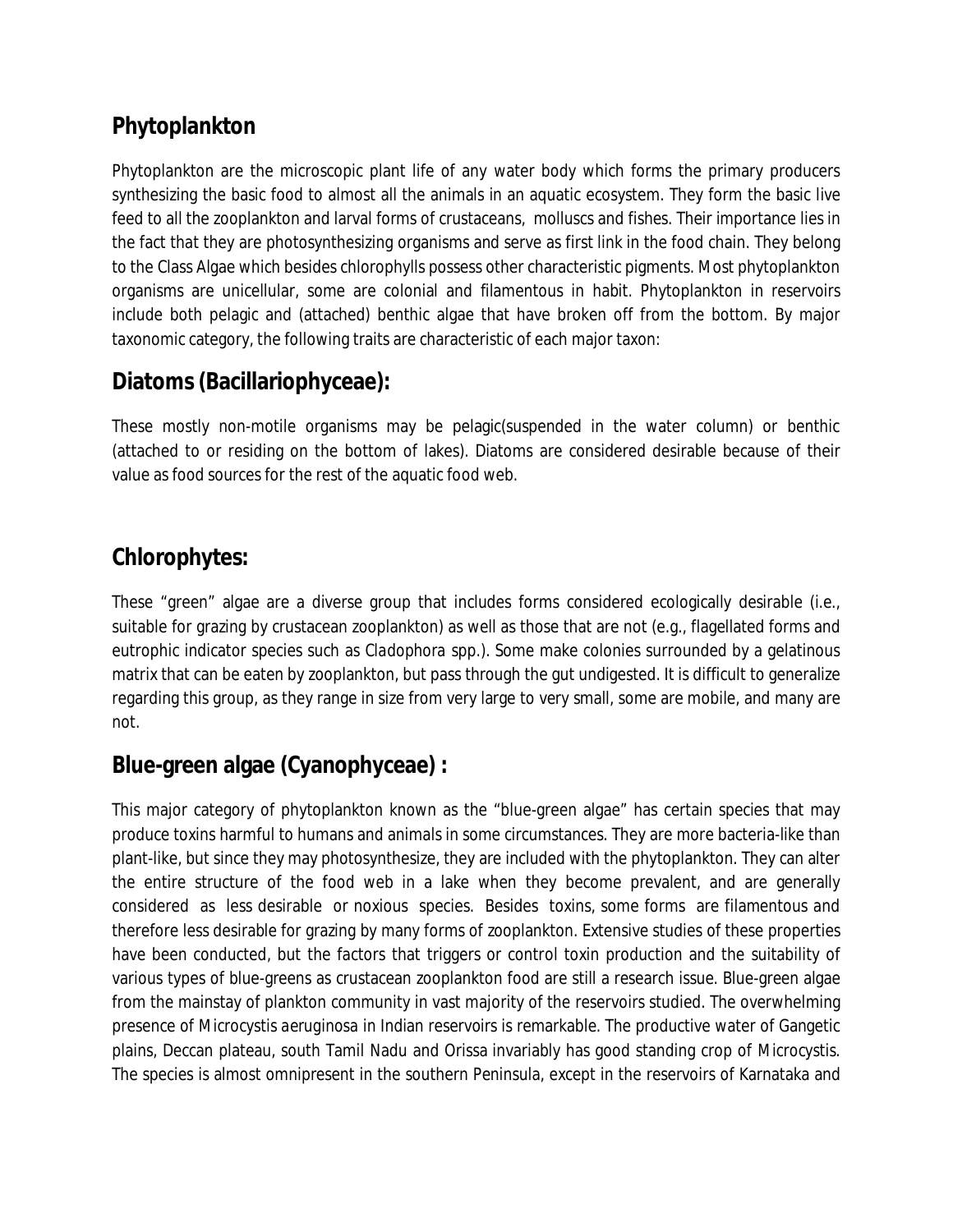Kerala, which tend to be oligotrophic and have poor plankton count with desmids and other green algae as the main constituents.

**Dinoflagellates**: Dinoflagellates are motile, heterotrophic, or autotrophic forms that can be considered midway between plant and animal kingdoms. They can form extensive blooms in fresh and salt water, but are typically more of a problem in marine coastal areas where they may cause red tides or harmful algal blooms.

## **Zooplantkon**

Zooplankton are planktonic animals that are the primary consumers of phytoplankton. They are important food web components in the reservoir ecosystem for larval, juvenile and even larger fishes. The zooplankton communities in reservoir ecosystem are not species enriched. The principal constituents of zooplankton are rotifers, cladocerans, copepods and protozoans. Some of the food organisms include the rotifer ( *Brachionus, Keratella* ). Copepods (Diatoms and Cyclops) and cladocerans (*Daphnia* and *Moina* ). They have high reproduction rate, short generation time and have the ability to grow and live in crowded conditions.

**Copepods**: The copepods constitute one of the important components of the food chain in aquatic ecosystem. Planktonic copepods consist of two major groups, the calanoids and the cyclopoids. Along with cladocerans, they are the principal food of a whole series of freshwater fishes. The most common and important ones are the *Cyclops* spp. And *Diaptomus* spp.

**Rotifer** : Rotifers are very small microscopic animals found in large numbers in the planktonic fauna. When abundant in a water body they are generally indicative of detritus-based food webs that may be eutrophic or approaching eutrophy. Most of the rotifer forms are well known food of freshwater fishes. Fry and small fishes eat rotifers. Among them *B. calcyflorus* and *B. rubusta* have been proposed as food for fishes. *B. plicatilis* have become one of the important components in fish hatcheries.

**Cladocerans**: Cladocerans are one of the most important of the zooplankton groups, which is good natural food for fishes. The lower crustacean is the principal food item of plankton and is eaten by fry and young fish and also by adults in plankton eating fishes like Catla. Adult carnivorous fishes consume the higher crustaceans. The most common and important ones are the *Sida, Alona, Daphnia*, and *Bosmina* etc.

## **Benthos**

The benthos occupies an important position in the reservoir ecosystem and it plays a key role in the food chain, which in turn affects the cycling of minerals hence as a component of fish food in an aquatic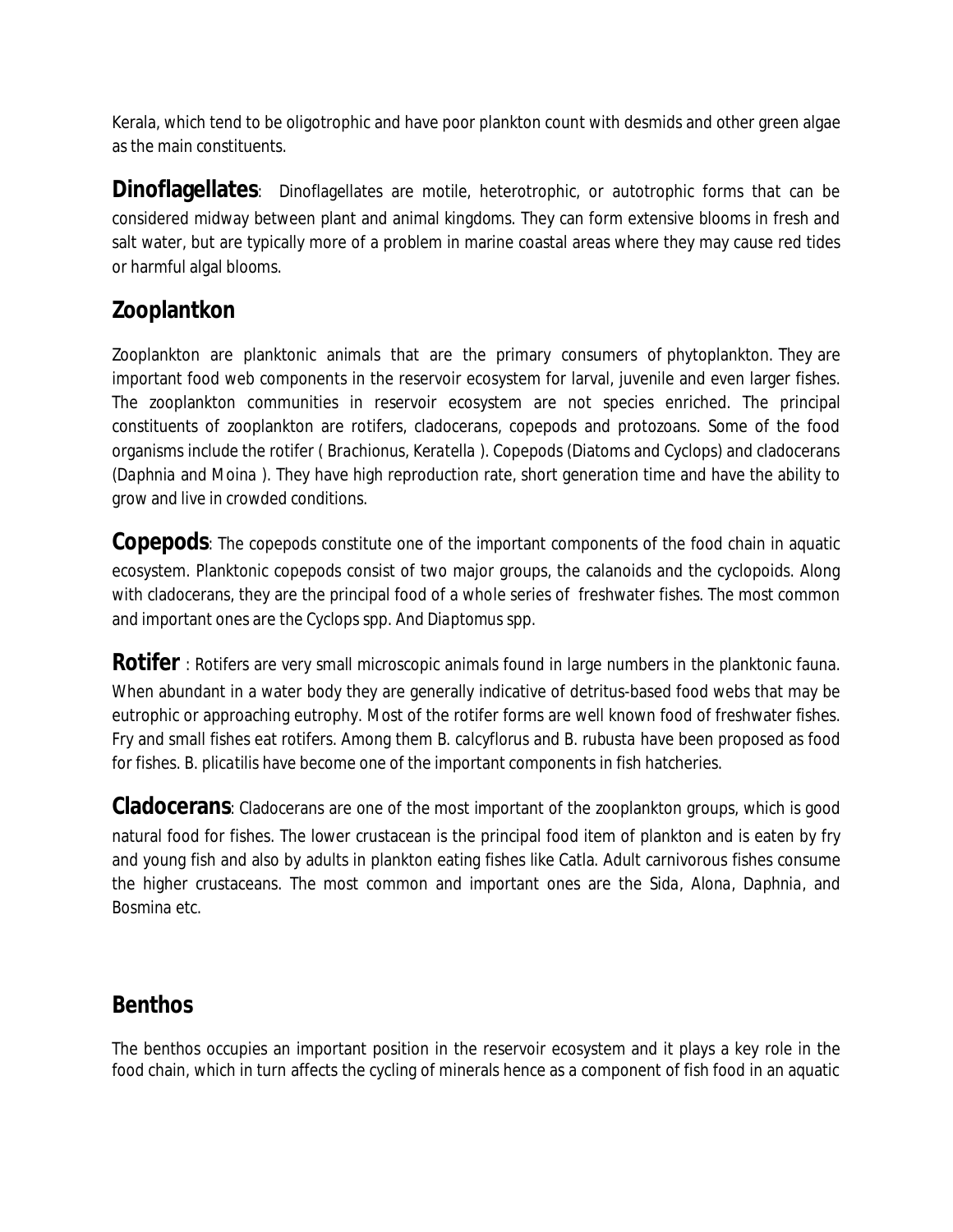ecosystem, the benthos assumes great significance.

Benthic invertebrate fauna show an erratic distribution in Indian reservoirs. The main factors that retard this community are the predominantly rocky bottom, frequent water level fluctuation and the rapid deposition of silt and other suspended particles. In spite of this, a number of reservoirs harbour rich communities of benthic invertebrates. The distribution of benthic organisms depend on (i) physio-chemical characteristics of water (ii) the nature of sediment (iii) the biological complexes such as food, predation and other factors. The benthic organisms are also distributed according to the zones of lake floor which includes three zones viz., sub-littoral and profundal. The various zoobenthos encountered in reservoirs of India the freshwater ecosystem is generally divided into two categories – lotic and lentic type.

#### **(a) Benthos of lotic system:**

Benthic communities of lotic environments have gained considerable importance as it contributes towards the organic production besides serving as main source of fish food. The abundance of benthos is directly related to the availability of food supply in the form of decaying organic matter. This is in consonance with the fact that the benthos, particularly oligocheates are related to detritus and detritus in turn, to plant production. Several other factors like amount of sunshine, dissolved calcium and vegetation are further responsible for the increase of population, which ultimately constitute the fish food.

#### **(b) Benthos of lentic system:**

The lentic benthos shows a remarkable decrease with the increase of altitude. Certain other ecological factors like eutrophication, pollution, quality and quantity of aquatic vegetation, texture of lake substratum the physico-chemical features of water etc affect the distribution and relative abundance of benthos. The period of abundance of aquatic Hemipterans coincides with the spawning period of some important fishes. Some of the macro invertebrates occur in association with certain species of aquatic rooted plants viz., *Ceratophyllum, Myriophyllum, Hydrilla* and *Potamogeton*.

**Phytobenthos:** The phytobenthos comprises of epiphytic algae and aquatic soil fungi. The algae consisted of Cyanophyceae Chlorophyceae, Bacillariophyceae, Xanthophyceae, Chrysophyceae, Dinophyceae, Cryptophyceae and Euglenaceae.

**Zoobenthos:** The majority of zoobenthos in detritus food chain mostly exhibit diverse feeding habits depending upon the trophic status. The basic source of food in the form of detritus is supplied by the annual litter besides other important sources such as animal waste and organic matter transported to the system. In the next level of trophic system are microbes like bacteria and fungi which act as primary decomposers (directly feeding on detritus),forming an organic detritus microbe complex. The quantitative role of decomposers onthe break down process is, however, unknown. Besides primary decomposers (snail),zoobenthos (*Chironomus* ) partly takes the role of secondary decomposers and thus some animals play the duel role of primary as well as secondary decomposers (eg.*Chironomus* ). These animals are finally the source of food for benthic predators thus completing the detritus food chain. The benthic community succession especially that of chironomids is sometimes used to characterize habitat changes.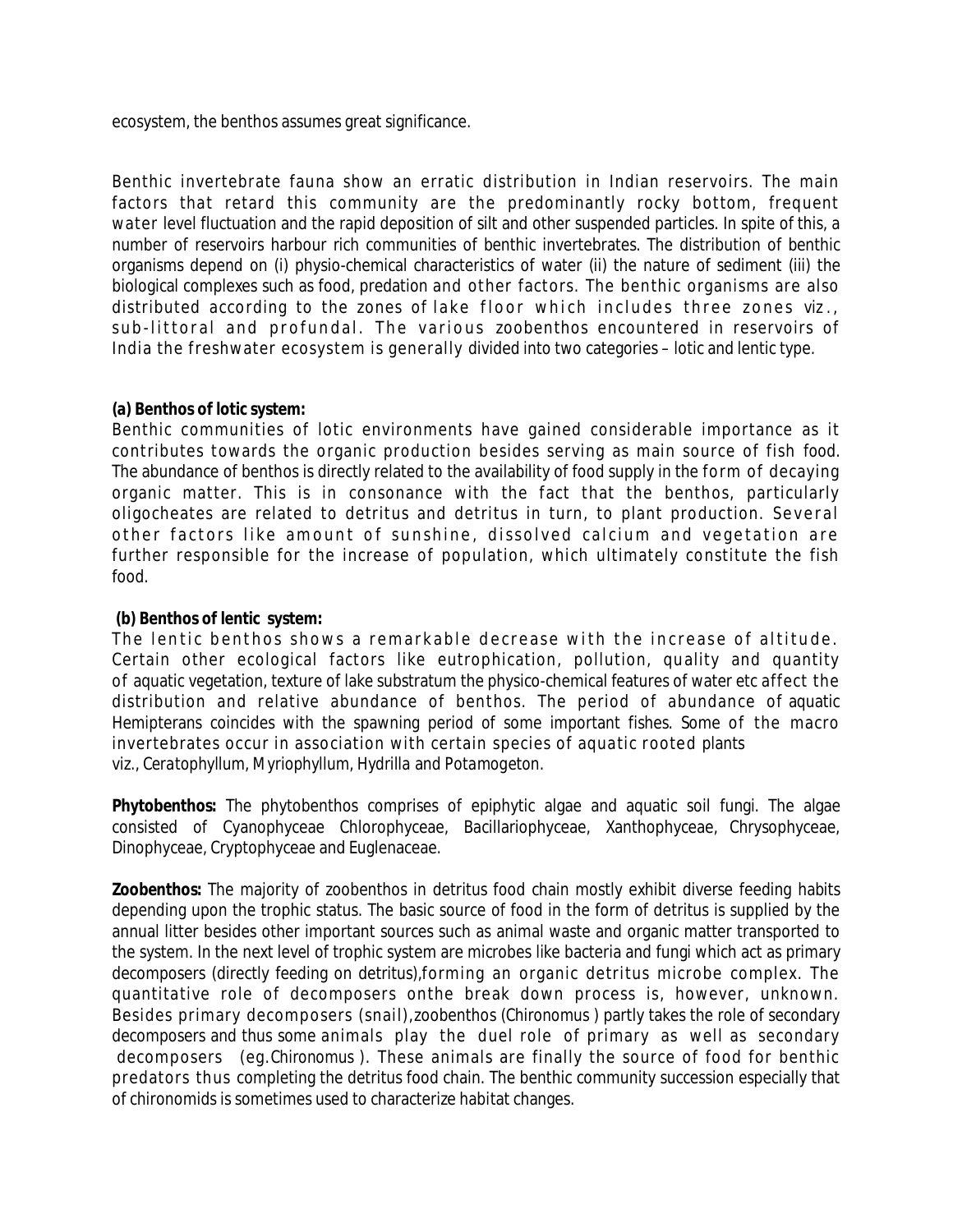Chironomid larvae form the most important constituent of benthos, reported from all soil types and geographic locations and depths. Gastropods and annelids from the next important groups.

*Viviparus bengelensis* enjoys countrywide distribution. The sequence of dominance of benthic communities closely follows the soil fertility pattern, the pre-impoundment debris often providing suitable habitats.

#### **Factors affecting the abundance and distribution of benthos**

High shoreline development, variable slopes and vegetation act as favourable factors for the development of a rich assemblage of benthic organisms. Besides the physico-chemical parameters of water and soil, the morphometry and hydrography also influence the benthic community. The water level fluctuations limit the colonisation of bottom inhabiting organisms. The annual water renewal as well as the inco m in g floodwaters affect and dislodge the bottom fauna. Some of the organisms, the population is relatively high, but then species adopt to bottom dwelling the deeper profundal region is very small. On the contrary, the shallow littoral zone has rich diversity of bottom fauna. Most of the fishes including major carps and catfishes are feeding on the bottom at varying degrees of intensity. Hence, a detailed knowledge of the composition, distribution and seasonal abundance of the bottom fauna is prime requisites form the fisheries point of view.

The abundance of benthos is determined generally by weed infestation, sedimentation, and pollution. Excessive deposition of sediment at the bottom of water hamper the growth of benthic organisms. Pollution from industrial, municipal and agricultural effluents directly influence the bottom fauna. If any peripheral area of the lake or reservoir is converted into agricultural field, a direct threat of pollution from pesticides is definite.

Some group of animals which have a wide bathymetrical distribution eg. Chironomids and Oligochaete, increase in their abundance in the total fauna, while the littoral get reduced. The phenomena are due to migration, which may be active or passive, the latter case is influenced by other factors. The dissimilarity if any, in the bathymetrical distribution is due to the mobility of the particular species. The gastropods mainly utilize detritus and algae and adapt themselves to thin depth zone.

The bottom fauna distributed in Karnataka was mainly chironomus followed by Molluscs (*Lamellidens marginalis, L. corianus, Viviparus bengalensis, Thiara tuberculata, Lymnea luteola, L. acuminata and Indoplanorbis exustus* ), oligochaetes and prawns. Insect group included mainly mayfly nymphs, dragonfly nymphs,Chaoborus and Caddisfly larvae. These forms are well utilized by fishes particularly P. kolus, P. sarana, P. dubius and catfishes like *M. aor, M. seenghala, M. cavasius* and *S. childreni* as food items.

**Benthic Organism:** An organism that lives on or in the bottom of an aquatic ecosystem. It feeds on the sediment at the bottom of a water body such as an ocean, lake, or river.

**Definition of Benthic Zones:**The word "benthic" is an aquatic term that's used in association with anything at the bottom of a body of water. Animals and plants that live on or in the bottom are called benthos, and there are innumerable habitants that occupy the different depth levels of the water floor.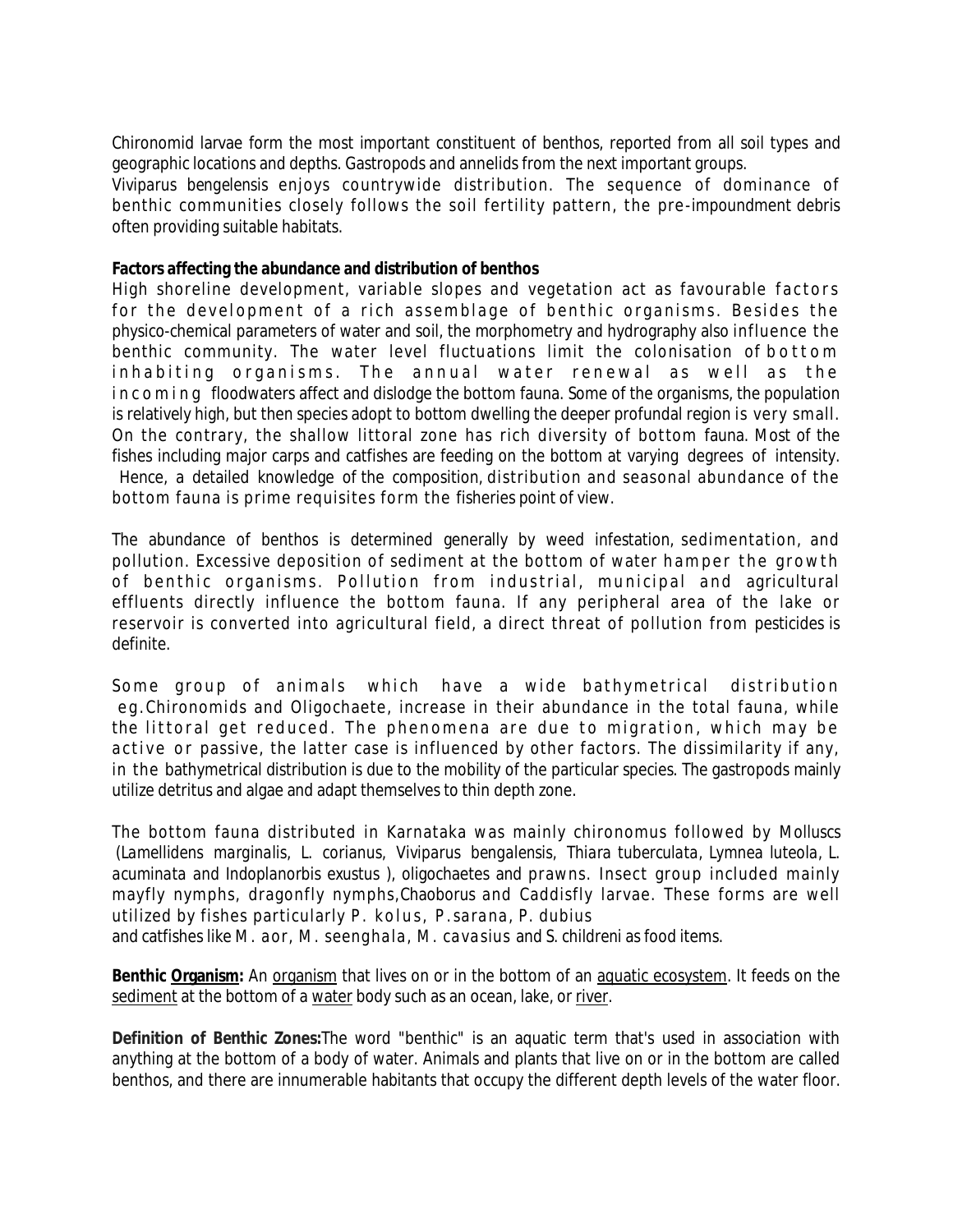The levels are divided into zones called, Benthic Zones, and each zone is home to specific habitats and plants, and each bears its own characteristics that come with the particular depth.

**How Zones are Determined :** The zones of the marine benthic habitats are mapped out according to the depth of the water. These zones include the Hadal zone, which is over 6,000 meters deep; the Abyssal zone, which is 2,000 to 6,000 meters; the Bathyal zone, which is 200 to 2,000 meters, and the Nearshore and Estuarine zones which are less than 200 meters.

**Why Benthic Zones are Important:** Each zone is part of the big picture in nature's life cycle and the ecology of wildlife. The shallow zones, which support spawning, are a nursery, a refuge and foraging grounds for fisheries species. Other zones produce coral reefs and eelgrass beds that shelter and protect other species. The recycling of habitats acts as a water filter, removing water contaminants and helping to keep the body of water as a whole clean. The Near shore zones are not only nesting grounds for small organisms--they are the food sources for the other zones as well as for birds.

#### **Biomass**



1. Quantity or weight of all living matter in a given area or biological community.

2. Organic matter available on renewable basis, such as agricultural crops, aquatic plants, animal, municipal, and wood wastes.

## **Lecture 4: Food and Feeding Habits of Fish**

Food habits and feeding ecology research are a fundamental tool to understand fish roles within their ecosystems since they indicate relationships based on feeding resources and indirectly indicate community energy flux (Yánez-Arancibia & Nugent 1977, Hajisamaea *et al.* 2003), which allows inferring competition and predation effects on community structure (Krebs 1999). Other resources such as space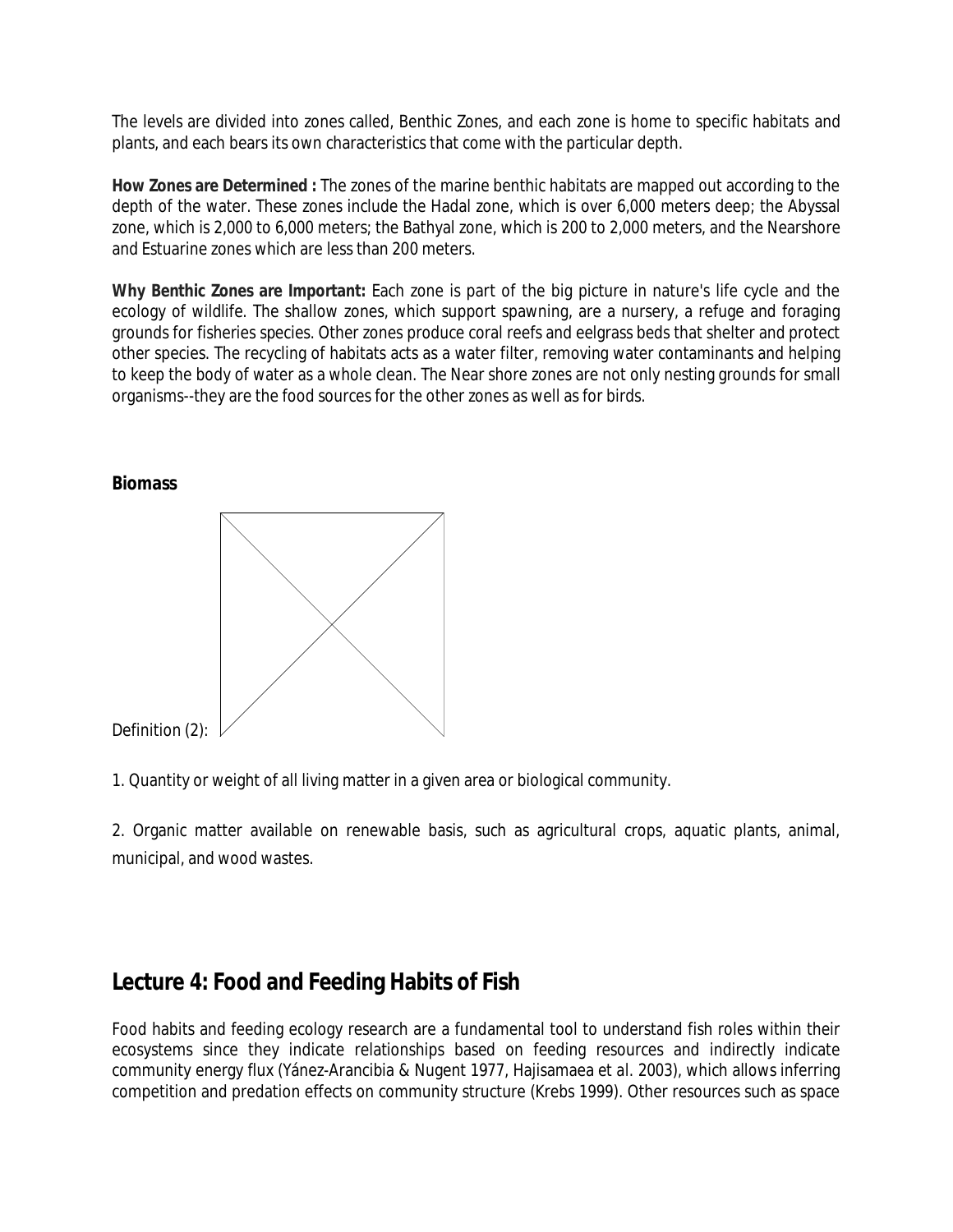and time have also been important for community ecology and the ecological theory predicts that resource partitioning at spatial, temporal and trophic level may increase tolerance of niche overlap reducing competition pressure between co-occurring species. Ross (1986) identified that

in aquatic environments food is the main factor and that its partition defines functional groups within the community, which get together in guilds according to trophic similarity.

These trophic guilds (Root 1967) seem to be a consequence of such resource partitioning, which could explain how several species can coexist in the same space by differing in use of several resource dimensions. Several studies have focused on competitive exclusion and resource partitioning in teleost fishes (Zaret & Rand 1971, Hixon 1980, Ross 1986) and have found that habitat partitioning could be related to high dietary overlap among competing species or to interactive competition, where competing species have the same preference by preys (Hixon 1980, Jansen *et al.* 2002).

#### **Feeding habits of some important fishes**

Food relationships do at least in part determine the population levels, rates of growth and condition of fish. They serve as a partial basis for determining the status of various predatory or competing forms. For any species, food habits change with the season, life history changes and the kind of food available. Food composition in the gut of fishes are very important basic inputs in various modeling tools and could provide useful information in positioning of the fishes in a food web in their environment and in formulating management strategy options in multi species fishery. The data on stomach composition of fish is vital in providing straightforward models of stomach content dynamics.

#### *Catla catla*

Catla is predominantly a planktophagic surface feeder having preference for crustaceans and algae. Based on periodic availability of food, catla changes over to more plant food from animal food and vice versa. For plankton feeding habit a g r e a t inters-pecific food competition is seen in catla with almost all the inhabiting species at fry stage as they all mainly prey upon the plankton. The minnows and clupeids are the main competitors of catla in reservoirs.

#### *Labeo rohita*

Rohu is predominantly a surface feeder and planktivore in the fry stage. Rohu forms a great inter-specific competitor with almost all other inhabiting carp species at the earlier stages of life. But this competition is considerably reduced from fingering stage onwards when rohu changes the feeding habit and habitat, become a column-bottom feeder and start consuming food mainly the filamentous algae, mud and sand. Rohu is found to be a herbivorous fish, consuming more than 75% plant food (unicellular algae and filamentous algae) and the remaining represented by animal food (bryozoans, rotifers, insect larvae and crustaceans). The dominant occurrence of algae and submerged vegetation in the gut indicates the column feeding habit while the presence of decayed organic matter and mud supports the bottom feeding habit too.

#### *Cirrhinus mrigala*

Mrigal is predominantly a bottom feeder in adult stage but surface and mid-water feeder in fry and fingerling stages. The long intestinal coil in the adult is found to be more suitable for digestion of the vegetable matter and detritus in the food item. The gut contents are mainly comprised of decayed organic and vegetable debris, phytoplanktonic organisms and mud.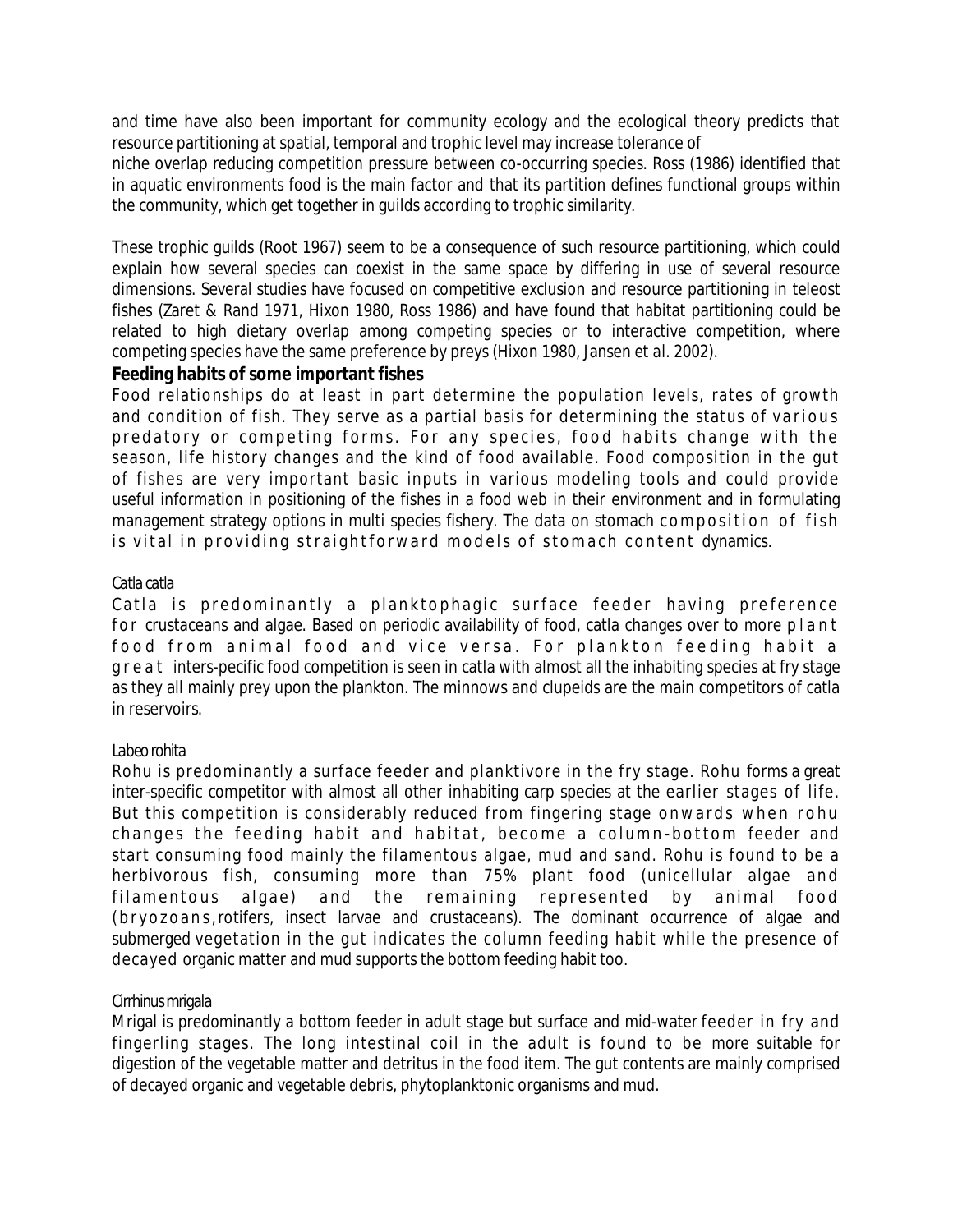#### *Cyprinus carpio*

Common carp is an omnivorous and it has wide food spectrum. It can adjust the dietary habit according to the local availability of natural food. It is not usually a plankton feeder but they are sometimes found feeding on zooplankton if it is abundant in the environment. It has in general a preference for bottom flora and fauna (Chironomidae, Ephemeridae, Crustacea, Mollusca and Trichoptera). Fingerlings normally switch over tocolumn and bottom dwelling food organisms. Feeding intensity is found to vary with thewater temperature.

#### *Ctenopharyngodon idella*

Grass carp at larval stages feeds on plankton with preference to nanoplankton, rotifers and small-sized cladocerans. But they quickly switch over their feeding habits on macrophytes entirely. The feeding intensity during post spawning months is high and the adults consume *Hydrilla, Vallisneria, Najas, Utricularia* and soft leaves of *Eichornia*.

#### *Hypothalamicthys molitrix*

Silver carp is a planktivore. The young and adult exhibit almost similar feedinghabits with major dependence on *Spirulina, Oscillatoria, Chlorella, Microcystis* and dominance on *Desmidium, Cosmarium, Staurastrum, Synedra*, and *Fragilaria*.

#### *Puntius spp.*

The presence of wide variety of food items in the diet of these cyprinids, indicates an omnivorous feeding habit. Detailed dietary composition also showed that all are omnivorous, but more dependent on benthic food items. But the presence of insect matters, microbenthos, molluscs and crustacean in large biovolumes indicates that both *P. chola* and *P. dorsalis* are insectivorous, and benthivorous fish, while *P.* sarana is molluscivorus and insectivorous. Furthermore, the preference on benthic matter by *P.chola* and *P. dorsalis* indicate their bottom feeding habit. The preference on mollusc and insect matter in *P. sarana* indicates their ability to feed throughout water column.

#### *Mystus spp.*

*M. aor* in general is a zooplankton feeder at an early stage but the feeding a bit changes to animal organisms (fishes, may-fly nymphs, molluscs and oligochaetes) in the adult stage. Juveniles are mostly insectivorous and marginal feeders.

*M. seenghala* is a bottom and column feeder, predominantly a carnivore right from the advanced fry stage to adult. Fish is the main food item though it consumes good quantity of insects depending upon the availability in the environment during different seasons.

#### *Wallago attu*

This is an extremely voracious carnivore, feeds predominantly on fish. Insects, crustacea and algae are sometimes encountered in the gut. Fingerlings consume insects, other fish fry and fingerlings. The food of freshwater fish species is a subject of continuous research because it constitutes the basis for the development of a successful fisheries management programme on fish capture and culture.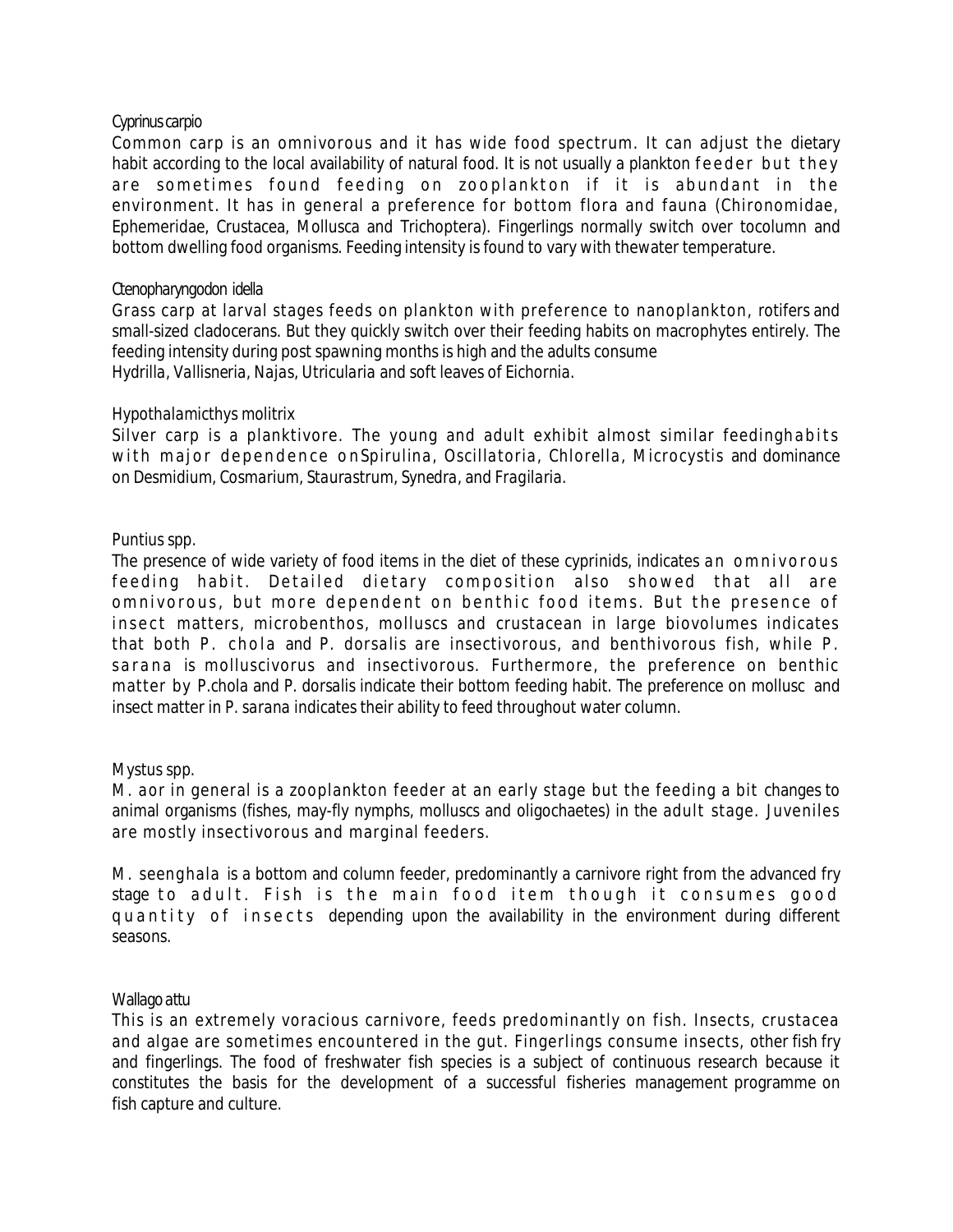## **Lecture 5: Food chains and Food Web**

Every organism needs to obtain energy in order to live. For example, plants get energy from the sun, some animals eat plants, and some animals eat other animals.

A food chain is the sequence of who eats whom in a biological community (an ecosystem) to obtain nutrition. A food chain starts with the primary energy source, usually the sun or boiling-hot deep sea vents. The next link in the chain is an organism that make its own food from the primary energy source - - an example is photosynthetic plants that make their own food from sunlight (using a process called **photosynthesis**) and chemosynthetic bacteria that make their food energy from chemicals in hydrothermal vents. These are called **autotrophs** or **primary producers**.

Next come organisms that eat the autotrophs; these organisms are called **herbivores** or **primary consumers** -- an example is a rabbit that eats grass.

The next link in the chain is animals that eat herbivores - these are called **secondary consumers** -- an example is a snake that eat rabbits.

In turn, these animals are eaten by larger predators -- an example is an owl that eats snakes.

The tertiary consumers are are eaten by **quaternary consumers** -- an example is a hawk that eats owls. Each food chain end with a **top predator**, and animal with no natural enemies (like an alligator, hawk, or polar bear).

The arrows in a food chain show the flow of **energy**, from the sun or hydrothermal vent to a top predator. As the energy flows from organism to organism, energy is lost at each step. A network of many **food chains** is called a **food web**.

#### **Trophic Levels:**

- The trophic level of an organism is the position it holds in a food chain.
	- 1. **Primary producers** (organisms that make their own food from sunlight and/or chemical energy from deep sea vents) are the base of every food chain - these organisms are called **autotrophs**.
	- 2. **Primary consumers** are animals that eat primary producers; they are also called **herbivores** (plant-eaters).
	- 3. **Secondary consumers** eat primary consumers. They are **carnivores** (meat-eaters) and **omnivores** (animals that eat both animals and plants).
	- 4. **Tertiary consumers** eat secondary consumers.
	- 5. **Quaternary consumers** eat tertiary consumers.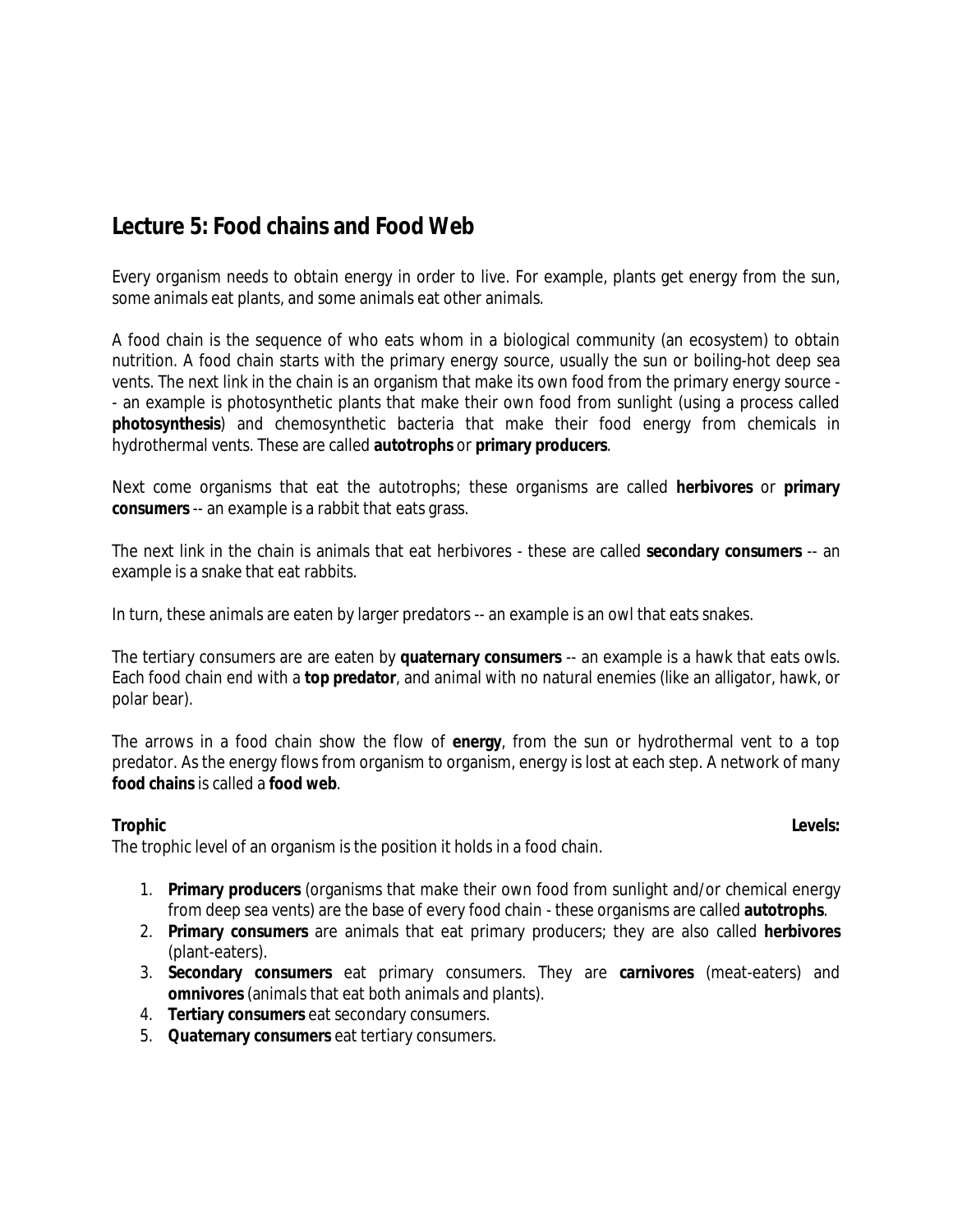

**Sample Food Chains** 

@EnchantedLearning.com

Food chains "end" with top predators, animals that have little or no natural enemies.

When any organism dies, it is eventually eaten by **detrivores** (like vultures, worms and crabs) and broken down by **decomposers** (mostly bacteria and fungi), and the exchange of energy continues.

Some organisms' position in the food chain can vary as their diet differs. For example, when a bear eats berries, the bear is functioning as a primary consumer. When a bear eats a plant-eating rodent, the bear is functioning as a secondary consumer. When the bear eats salmon, the bear is functioning as a tertiary consumer (this is because salmon is a secondary consumer, since salmon eat herring that eat zooplankton that eat phytoplankton, that make their own energy from sunlight). Think about how people's place in the food chain varies - often within a single meal.



#### **Numbers of Organisms:**

In any food web, energy is lost each time one organism eats another. Because of this, there have to be many more plants than there are planteaters. There are more autotrophs than heterotrophs, and more planteaters than meat-eaters. Although there is intense competition between animals, there is also an interdependence. When one species goes extinct, it can affect an entire chain of other species and have

unpredictable consequences. herbivores, decreasing the herbivore population. It then becomes harder and harder for the carnivores to find herbivores to eat, and the population of carnivores decreases. In this way, the carnivores and herbivores stay in a relatively stable equilibrium, each limiting the other's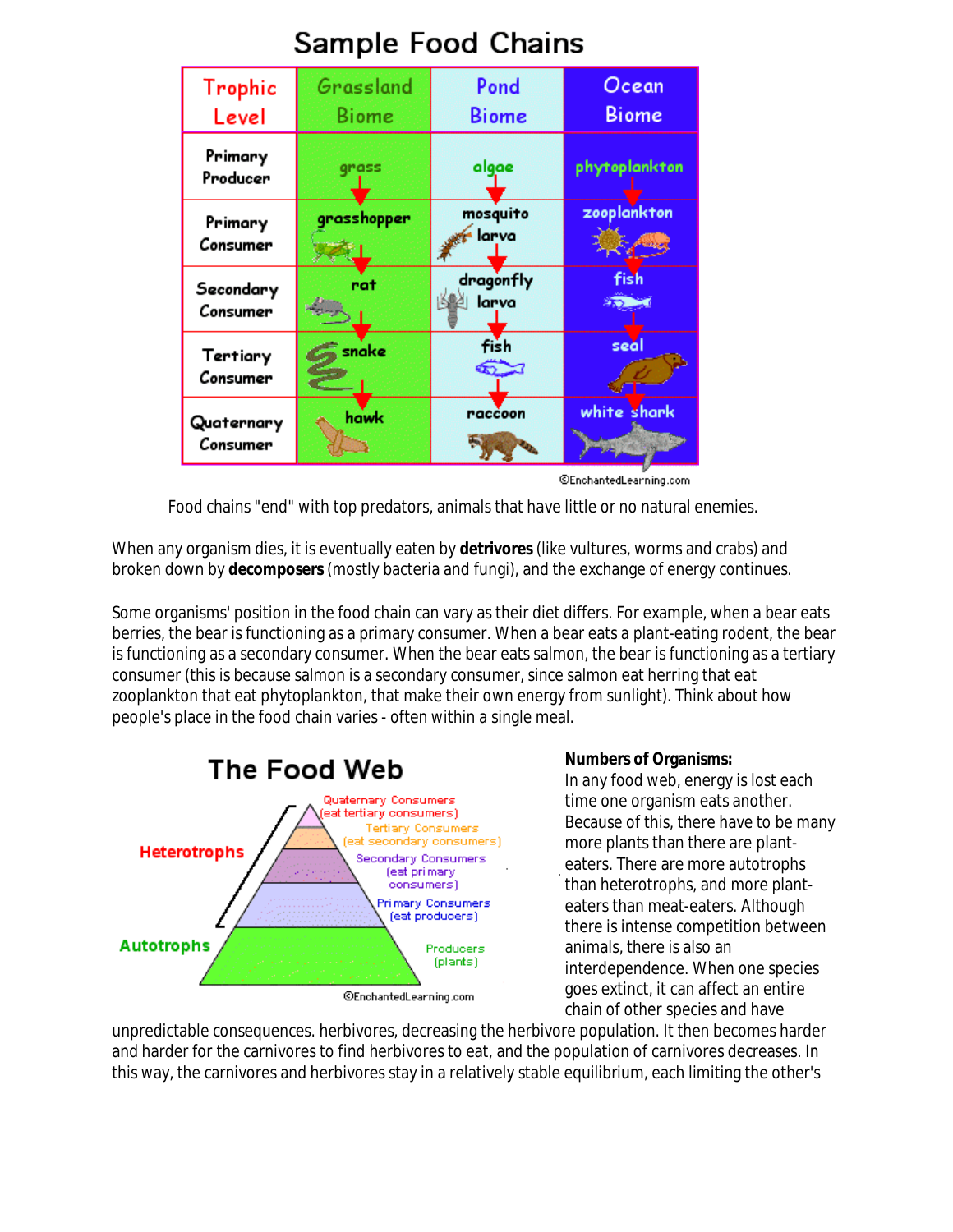population. A similar equilibrium exists between plants and plant-eaters.

## **Lecture 6: Habitat selection, Population, Niche Concept**

Aquatic fisheries science is currently undergoing a conceptual shift in understanding of fish-habitat linkages, assessment, and management. In the present models, habitat is identified using relatively static indicators: e.g. depth, cover, substrate, and to a lesser extent velocity, which depend on geology, physiography and landscape – variables used in the Aquatic Ecosystem Classification.

Emerging science links aquatic species life history traits and rate processes – hatching success, growth rate, survival – to dynamic habitat features that influence species more directly – temperature, light and water movements (currents, turbulence etc.). These dynamic habitat features are energy based and are driven by climate and hydrological processes and phenomena and draw more explicit links between physiology and habitat.

Every organism has a place to live in nature, a functional role in that place, and a complex set of adaptations for reproducing its kind. On the surface, this observation might seem to be obvious, even trivial. However, in order to understand our biological world—the biosphere, how it operates and ultimately how to protect it—we need to understand at a deep level how organisms interact with each other and with their physical environment.

The most fundamental and perhaps most difficult of these concepts is that of the **ecological niche**. A niche refers to the way in which an organism fits into an ecological community or ecosystem. Through the process of natural selection, a niche is the evolutionary result of a species' morphological (morphology refers to an organism's physical structure), physiological, and behavioral adaptations to its surroundings. A **habitat** is the actual location in the environment where an organism lives and consists of all the physical and biological resources available to a species.

#### **Linking Habitat Selection, Emigration and Population Dynamics: A Conceptual Model**

One of the most important attributes of fish and other mobile animals is the ability to move away from unsuitable conditions. However, for mobility to have its greatest adaptive advantage, organisms must be able to assess biotic and abiotic conditions such that exploratory behaviour is triggered 'on' by inadequate or unsuitable conditions, and triggered 'off' when individuals encounter suitable conditions (Sale 1969a; Bell 1991). To do this, animals must be able to perceive environmental features that, over evolutionary time, have been associated with survival and reproductive success for the species (Kristan 2003).

During habitat selection, animals respond by remaining in areas that hold the proper suite of environmental cues, but continuing to search more widely when these cues are not present in a local area, even if this requires that they move through areas unsuitable for the species (Matter et al. 1989; Bonte et al. 2004). Cues that trigger exploratory behaviour may include unfavorable environmental conditions, inadequacy of resources, or unacceptable interactions with resident animals, including intra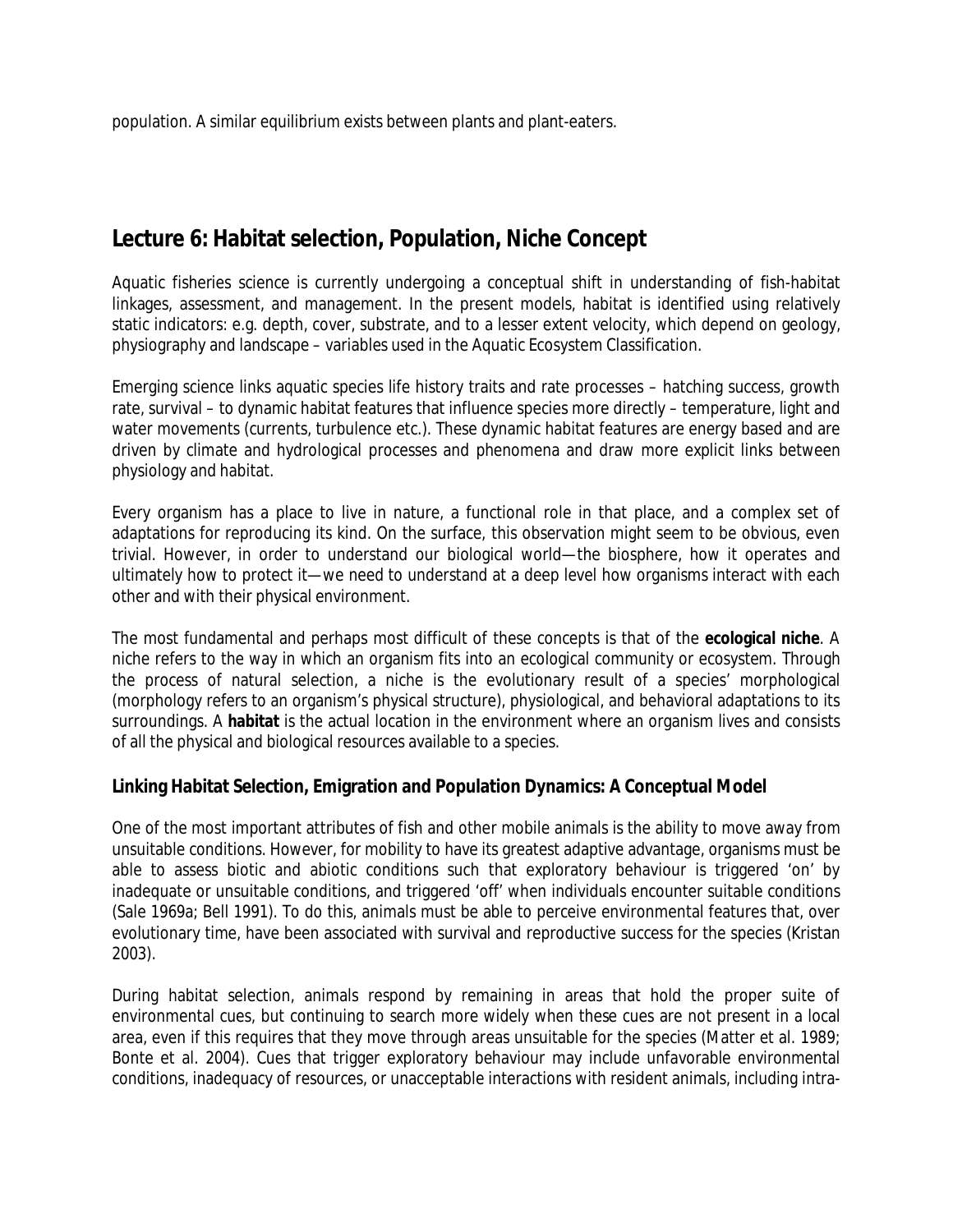and interspecific competitors and predators (Bell 1991). In this way, movement is viewed as a conditiondependent trait that can be triggered by many different cues (Ims & Hjermann 2001).

Sale (1969a) provided an early conceptual model linking resource availability, motivation, and exploratory behaviour in fish (Fig. 1). Sale theorized that habitat selection is a continually active process governed by the intensity of exploratory (appetitive or searching) behaviour via a negative feedback loop, with exploratory behaviour governed by the interaction of internal drives (motivation) for needed resources (A) with the perceived availability of those resources in the environment (B). External and internal stimuli perceived by the central nervous system serve to regulate exploratory behaviour (C).

Sale hypothesized that exploratory behaviour leads to variation in the immediate environment (D) experienced by an individual, which, in turn, leads to changes in the level of stimuli (B) animals use to assess availability or access to needed resources. Thus, the model predicts that exploratory behaviour will be most intense when environments are perceived as less adequate (E), and exploration will diminish when an environment is perceived as suitable (F), leading to residency (G). As a result of this process, the intensity of exploratory behaviour (movement rate) is inversely proportional to the quality of available habitat (Winker et al. 1995). Furthermore, the model suggests that exploratory behaviour can be triggered by a host of factors affecting both resource needs and availability. Tests of the model in the laboratory with manini (*Acanthurus triostegus sandvicensis*), a tropical reef fish, confirmed that the intensity of searching behaviour varied greatly dependent on water depth and presence of cover. Searching behaviour was lowest when fish had access to shallow water with cover, the preferred habitat of manini in the field (Sale 1969b).

Sale did not address emigration directly in his model, so the question remains: How does exploratory behaviour relate to emigration? We hypothesize that emigratory behaviour can be viewed as a more intense form of exploratory behaviour (H). This is analogous to Sale's observation that searching behaviour was expressed nearly continuously in the presence of deep water with no cover- the least preferred conditions in the field. Thus, emigration events are likely to occur when environments that lack adequate resources (or access thereof) trigger continued exploration until animals eventually emigrate from an area in search of suitable conditions elsewhere. Experiments with several different animals support this hypothesis (Matter et al. 1989; Nelson et al. 2002). Viewed in this way, the decision to stay in an area or emigrate represents two ends of a continuum of complementary behavioural responses that may be elicited from any individual of a mobile animal species in response to the adequacy of the site currently occupied. The summation of the many such individual behavioural responses of fish to local conditions in relation to their environmental and physiological requirements will not only be a key determinant of the density of individuals occupying a site but, in turn, the resulting emigration will drive the larger scale spatial (I) and temporal (J) population dynamics within a landscape (Fig. 1) (Lidicker 2002; Humston et al. 2004; Kritzer & Sale 2004).

Although this habitat selection-emigration model is conceptually simple, we believe it provides a useful explanatory tool for linking individual behaviour to population dynamics. To date, habitat selection has been explained primarily through the optimization models based on ideal-free and ideal-despotic theories. According to optimization models, well summarized for fishes by Kramer et al. (1997), population density in concert with habitat quality is the main driver of the decision of individuals to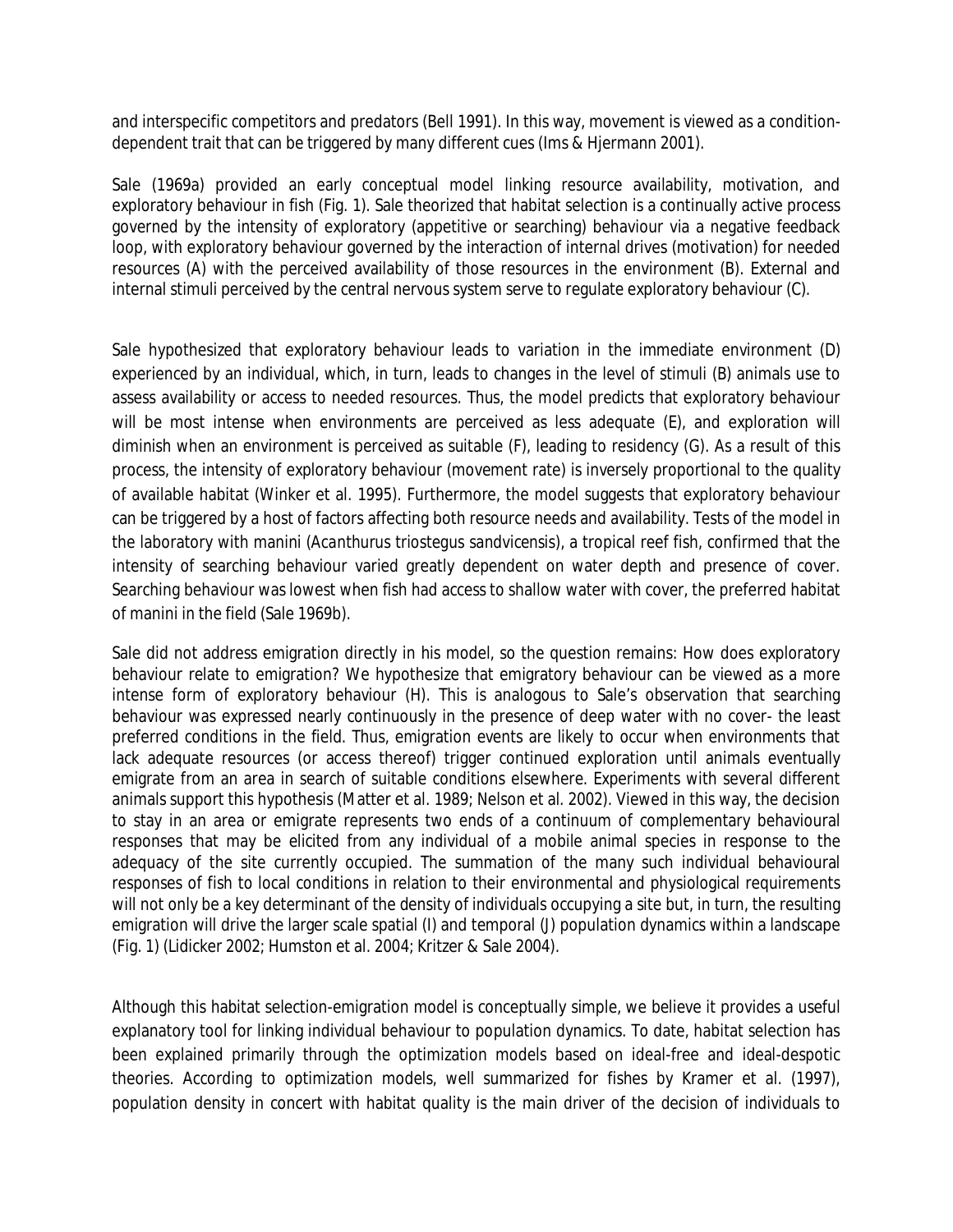settle in or move away from habitat patches of differing quality. These models have been used profitably to predict local fish distributions in the field based on balancing survival and net energy functions (e.g., Hughes 2000; Railsback & Harvey 2002). However, in these studies it is frequently unclear which proximate environmental cues or stimuli individual animals are using to assess habitat suitability (Grossman et al. 1995). Also, few habitat selection studies have explored the relationship of local movement within habitat patches to emigration and larger-scale population dynamics (Doncaster 2000). Furthermore, an important assumption of optimality models is that animals 'sample' all available habitats before settling, yet animals often leave a site, in some cases moving across expanses of unsuitable conditions, without knowledge of the quality nor availability of other sites (McMahon & Tash 1988; Matter et al. 1989; Bonte et al. 2004). Our model suggests that the quality of the local site in relation to current resource needs and access is the primary driver of habitat selection and exploration decisions, rather than information about conditions at distant sites.

Detailed observations of fish habitat selection and movement in nature also show a great deal of complexity and individual variation (e.g., Armstrong et al. 1997, 1999; Smithson & Johnston 1999; Diana et al. 2004) that are not readily explained by optimization models (Thorpe et al. 1998). For example, marked seasonal habitat shifts of fishes during autumn may occur abruptly, without any apparent changes in food availability or habitat quality (Riehle & Griffith 1993; Jakober et al. 1998). Similarly, nutritional or hormonal state can trigger movement away from a site of residence (Forseth et al. 1999), movement that is not strictly dependent on density or resource availability per se, but rather reflects changes in physiological needs of individuals (Bell 1991). Thus we believe that our model complements current habitat selection theory by extending it to include the underlying motivations and proximate environmental cues that govern habitat selection, and to explore the population dynamics consequences of habitat selection and movement patterns (see also Grossman et al. 1995).

The degree to which fish movement is a rather fixed trait has been the subject of much discussion among fish ecologists (Gowan et al. 1994; Rodríguez 2002), and the idea that there are 'mobile' and 'resident' factions among individuals within populations is common (see Gowan et al. 1994 for discussion). Indeed, dispersal has generally been viewed as an adaptive trait that evolved for colonization of new environments, prevention of inbreeding depression, or risk spreading in stochastic environments (e.g., Kisdi 2002; Hendry et al. 2004). In our model, individual differences in access to resources or changes in environmental or physiological requirements could elicit variation in movement among individuals from very limited to very mobile, thereby accounting for the wide variation in movement observed both within and among fish populations (Smithson & Johnston 1999; Gowan & Fausch 2002; Rodríguez 2002; Hilderbrand & Kershner 2004). Experiments with fishes and other animals demonstrating that individual emigrants readily become residents when needed resources are supplied and that residents become emigrants when resources are limited (Matter et al. 1989; Nelson et al. 2002), lend support to this inherent flexibility in switching between residency and emigratory behaviour. We hypothesize that emigration is primarily an adaptive response to the inadequacy of conditions at the site of residency, and other benefits of movement to species persistence (risk spreading, gene flow, colonization of open habitat, rescue effect in metapopulations) accrue largely as a byproduct of the movement resulting from habitat selection decisions as portrayed in our model.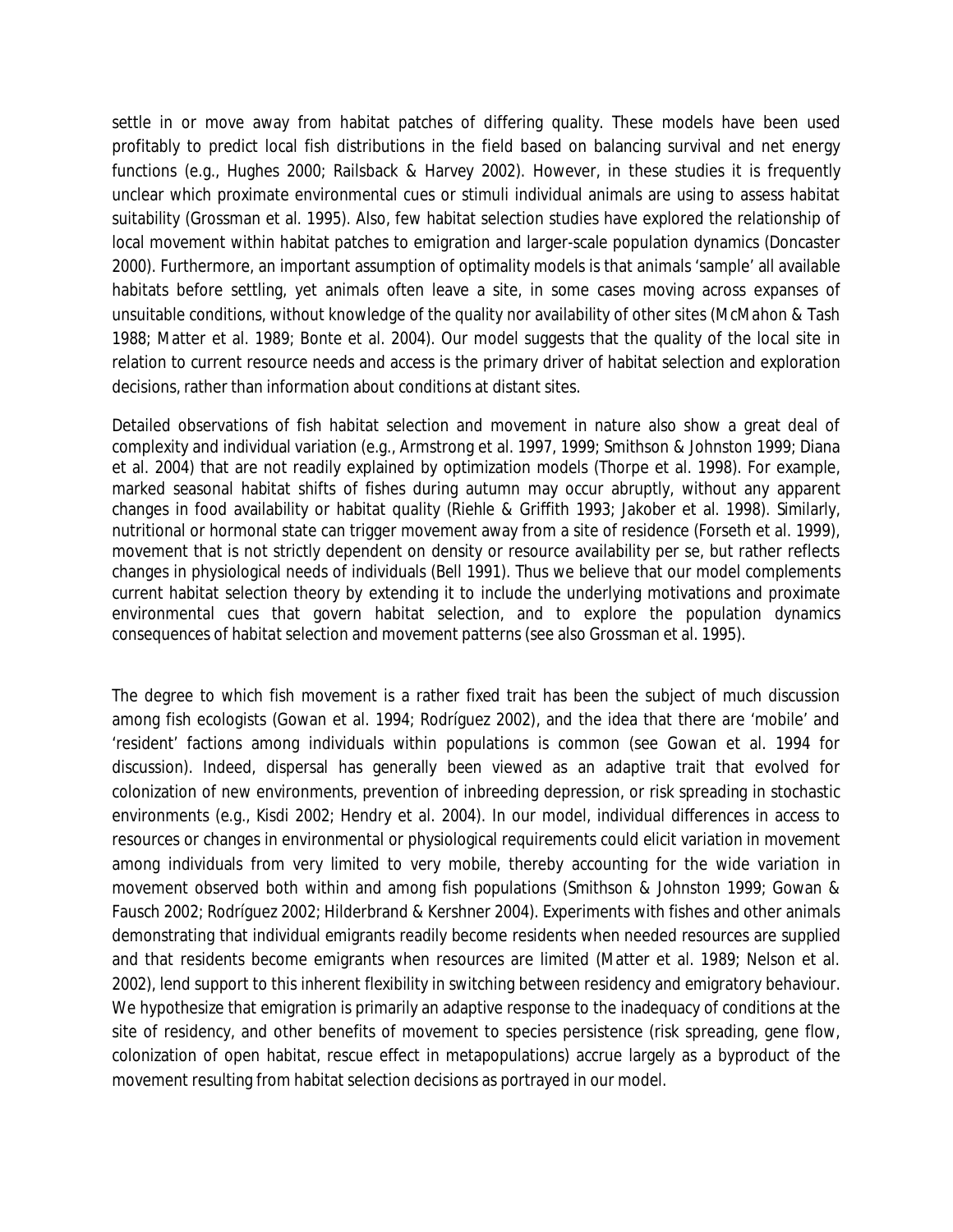### **Lecture 7: Reproductive Behaviour and Life Cycle of Selected Species**

#### **1) Tilapia: Life History and Biology**

The Nile tilapia (*Oreochromis niloticus*) was one of the first fish species cultured. Illustrations from Egyptian tombs suggest that Nile tilapia were cultured more than 3,000 years ago. Tilapia have been called Saint Peters fish in reference to biblical passages about the fish fed to the multitudes. The Nile tilapia is still the most widely cultured species of tilapia in Africa.

Positive aquacultural characteristics of tilapia are their tolerance to poor water quality and the fact that they eat a wide range of natural food organisms. Biological constraints to the development of commercial tilapia farming are their inability to withstand sustained water temperatures below 50 to 52o F and early sexual maturity that results in spawning before fish reach market size. Following is a discussion of the characteristics and culture of non-hybrid tilapia.

#### **Taxonomy**

Tilapia is the generic name of a group of cichlids endemic to Africa. The group consists of three aquaculturally important genera *Oreochromis, Sarotherodon* and *Tilapia*. Several characteristics distinguish these three genera, but possibly the most critical relates to reproductive behavior. All tilapia species are nest builders; fertilized eggs are guarded in the nest by a brood parent. Species of both *Sarotherodon* and *Oreochromis* are mouth brooders; eggs are fertilized in the nest but parents immediately pick up the eggs in their mouths and hold them through incubation and for several days after hatching. In *Oreochromis* species only females practice mouth brooding, while in *Sarotherodon* species either the male or both male and female are mouth brooders.

During the last half century fish farmers throughout the tropical and semi-tropical world have begun farming tilapia. Today, all commercially important tilapia outside of Africa belong to the genus *Oreochromis*, and more than 90 percent of all commercially farmed tilapia outside of Africa are Nile tilapia. Less commonly farmed species are Blue tilapia (*O. aureus*), Mozambique tilapia (*O. Mossambicus*) and the Zanzibar tilapia (*O. urolepis hornorum*). The scientific names of tilapia species have been revised a lot in the last 30 years, creating some confusion. The scientific name of the Nile tilapia has been given as *Tilapia nilotica, Sarotherodon niloticus*, and currently as *Oreochromis niloticus*.

#### **Physical characteristics**

Tilapia are shaped much like sunfish or crappie but can be easily identified by an interrupted lateral line characteristic of the Cichlid family of fishes. They are laterally compressed and deep-bodied with long dorsal fins. The forward portion of the dorsal fin is heavily spined. Spines are also found in the pelvis and anal fins. There are usually wide vertical bars down the sides of fry, fingerlings, and sometimes adults.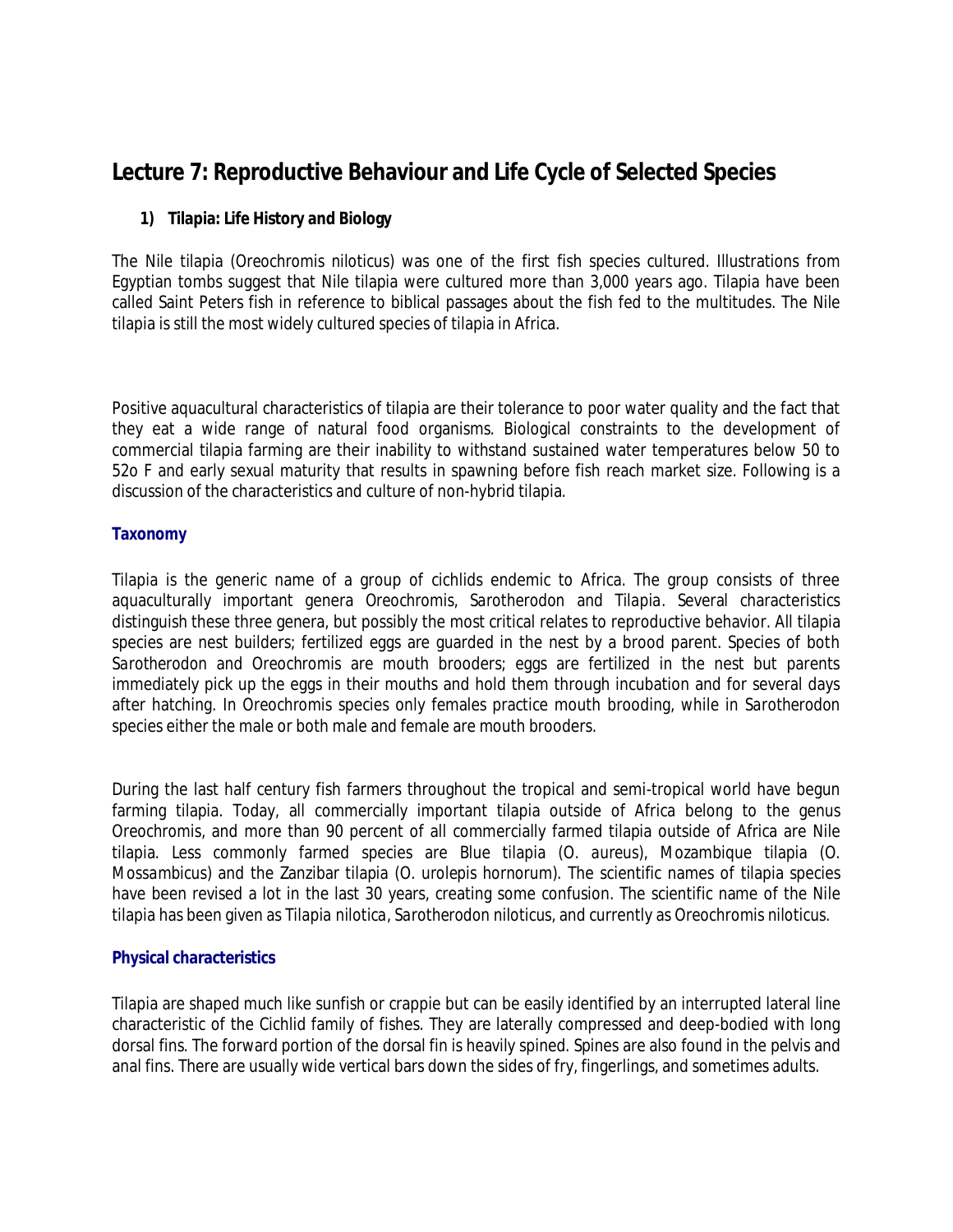#### **Banding Patterns and Coloration**

The main cultured species of tilapia usually can be distinguished by different banding patterns on the caudal fin. Nile tilapia have strong vertical bands, Blue tilapia have interrupted bands, and Mozambique tilapia have weak or no bands on the caudal fin. Male Mozambique tilapia also have upturned snouts. Color patterns on the body and fins also may distinguish species. Mature male Nile tilapia have gray or pink pigmentation in the throat region, while Mozambique tilapia have a more yellow coloration. However, coloration is often an unreliable method of distinguishing tilapia species because environment, state of sexual maturity, and food source greatly influence color intensity.

The red tilapia has become increasingly popular because its similar appearance to the marine red snapper gives it higher market value. The original red tilapias were genetic mutants. The first red tilapia, produced in Taiwan in the late 1960s, was a cross between a mutant reddish- orange female Mozambique tilapia and a normal male Nile tilapia. It was called the Taiwanese red tilapia. Another red strain of tilapia was developed in Florida in the 1970s by crossing a normal colored female Zanzibar tilapia with a red-gold Mozambique tilapia.

A third strain of red tilapia was developed in Israel from a mutant pink Nile tilapia crossed with wild Blue tilapia. All three original strains have been crossed with other red tilapia of unreported origin or with wild *Oreochromis* species. Consequently, most red tilapia in the Americas are mosaics of uncertain origin. The confused and rapidly changing genetic composition of red tilapia, as well as the lack of headto-head growth comparisons between the different lines, make it difficult for a producer to identify a best red strain. Other strains of tilapia selected for color include true breeding gold and yellow Mozambique lines and a Rocky Mountain white tilapia (a true breeding line originating from an aberrant Blue tilapia, subsequently crossed with Nile tilapia). Most strains selected for color do not grow well enough for food fish culture.

Identifying the species of an individual fish is further complicated by natural crossbreeding that has occurred between species. Electrophoresis is often used to determine the species composition of a group of tilapia.

#### **Reproduction**

In all Oreochromis species the male excavates a nest in the pond bottom (generally in water shallower than 3 feet) and mates with several females. After a short mating ritual the female spawns in the nest (about two to four eggs per gram of brood female), the male fertilizes the eggs, and she then holds and incubates the eggs in her mouth (buccal cavity) until they hatch. Fry remain in the females mouth through yolk sac absorption and often seek refuge in her mouth for several days after they begin to feed.

Sexual maturity in tilapia is a function of age, size and environmental conditions. The Mozambique tilapia reaches sexual maturity at a smaller size and younger age than the Nile and Blue tilapias. Tilapia populations in large lakes mature at a later age and larger size than the same species raised in small farm ponds. For example, the Nile tilapia matures at about 10 to 12 months and 3/4 to 1 pound (350 to 500 grams) in several East African lakes. Under good growth conditions this same species will reach sexual maturity in farm ponds at an age of 5 to 6 months and 5 to 7 ounces (150 to 200 grams). When